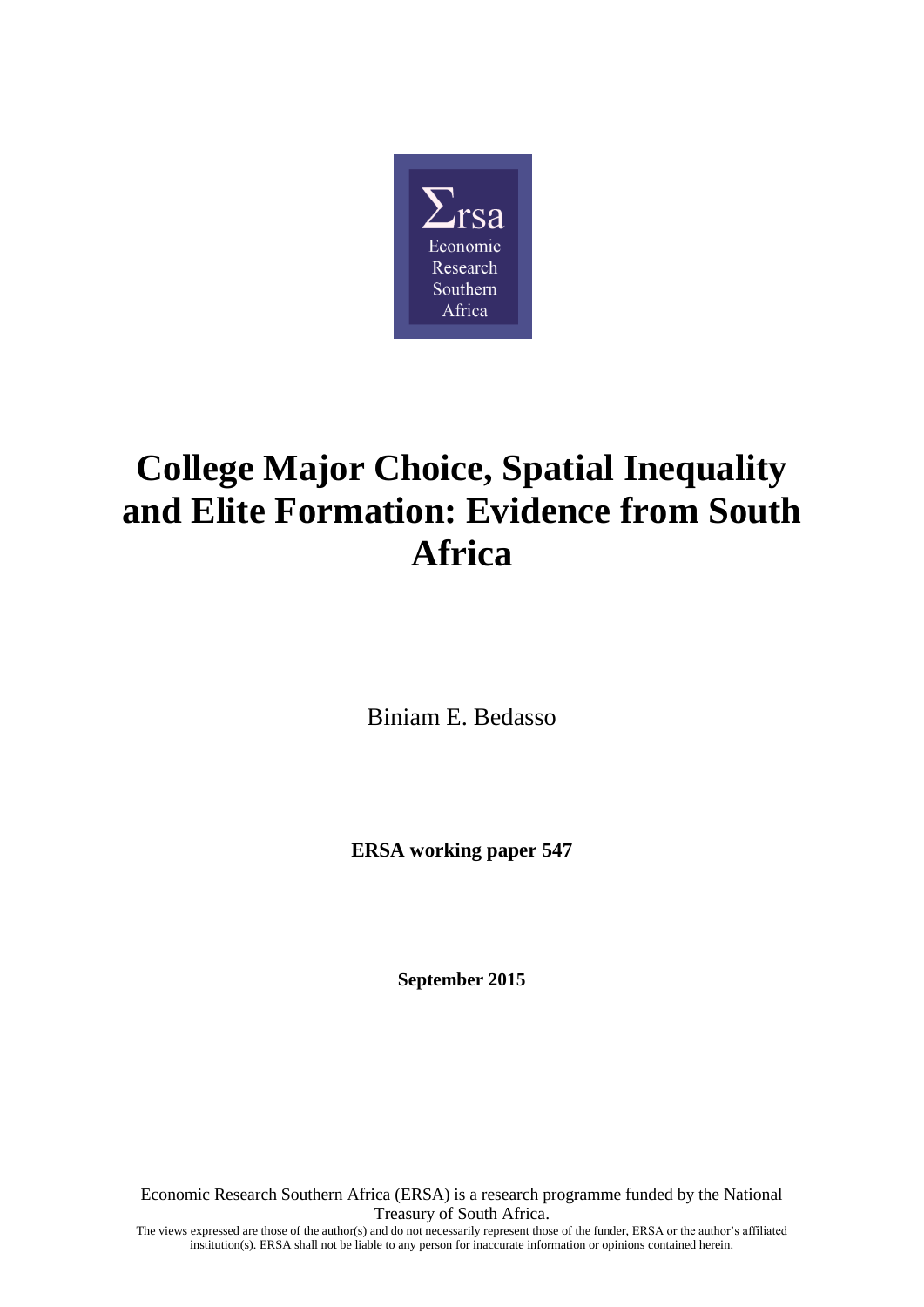# College Major Choice, Spatial Inequality and Elite Formation: Evidence from South Africa<sup>∗</sup>

Biniam E. Bedasso†

September 10, 2015

#### Abstract

This paper explores the determinants of college major choice in the presence of significant inter-group and spatial inequalities. I combine four years of admissions application data at an elite university in South Africa with quarterly labor force data to trace the link between aptitudeweighted expected earnings, spatial inequality and the choice of college major. The results show that much of the effect of expected earnings on college major choice operates through the choice of high school curriculum. Black and white individuals respond to differentials in expected earnings differently. Spatial inequality influences major choice through high school curriculum, near-peer role models and relative achievement at high school level. Identification is achieved through the help of a rich set of academic and geographic information contained in the admissions database.

Keywords: College majors; Spatial inequality; Expected earnings; Nonmarket returns; South Africa

JEL classification: J24; R23

#### 1 Introduction

In an era of increasing specializations and rising wage differentials, not all diplomas are created equal. There are a number of studies in the existing literature that show the link between the distribution of college majors and income inequality (Grogger and Eide (1995), Arcidiacono (2004)). In addition to vertical inequality, the heterogeneity of human capital is also used to explain gender and racial income gaps (Daymont and Andrisani (1984), Weinberger (1998)). From the point of view of aggregate efficiency, the allocation of talent across

<sup>∗</sup> I would like to thank the Information and Communication Technology Services of the University of Cape Town for allowing me access to the admissions database. I am grateful to Kende Kefale for facilitating access to the database. I thank Chris Rooney and Callee Davis for excellent research assistance. Financial support for this research has been provided by Economic Research Southern Africa.

<sup>†</sup>Economic Research Southern Africa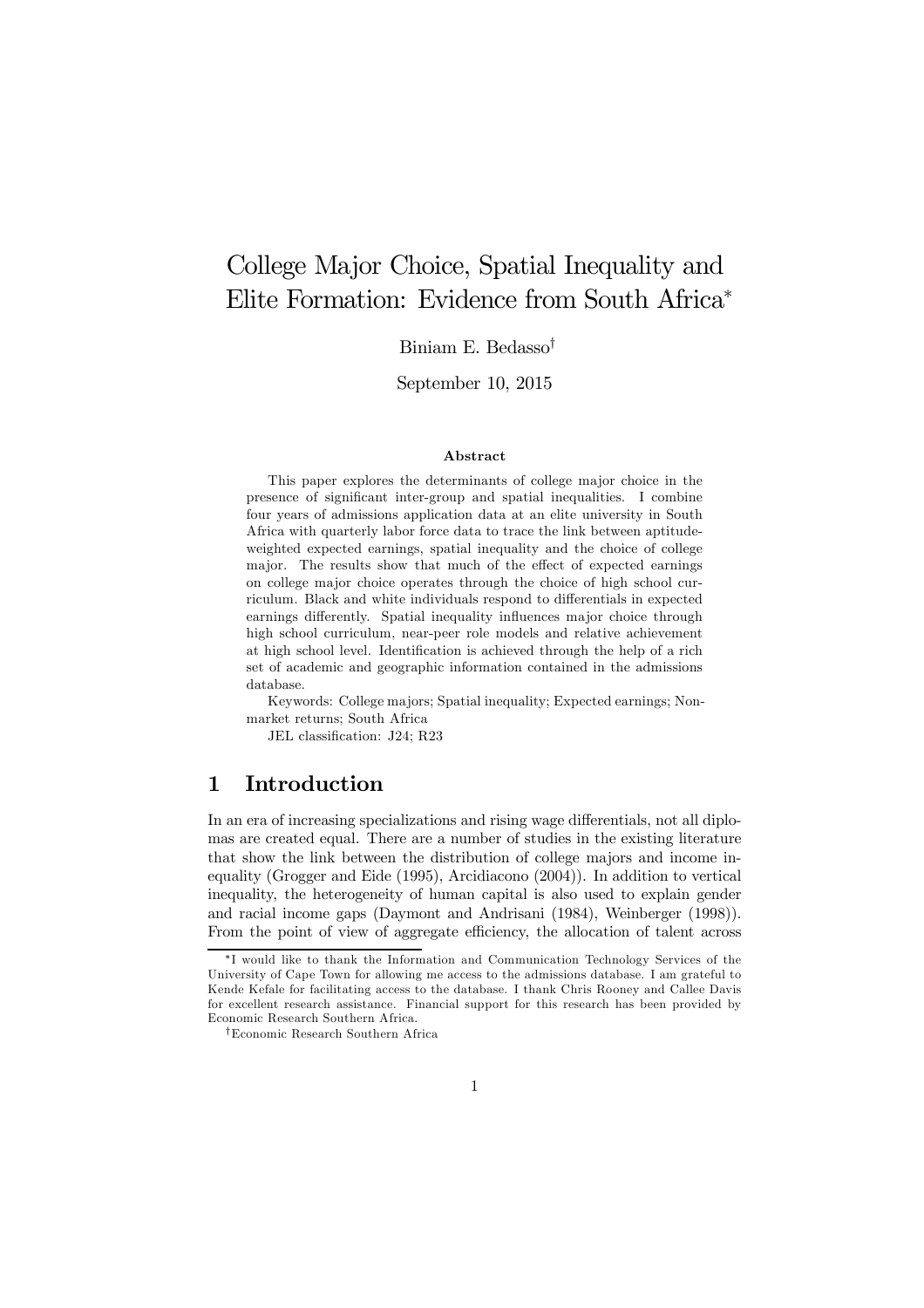various fields of specialization with differential impact on innovation and technological change will affect growth in the long run (Murphy et al., 1991). The effect of major choice on the allocation of talent could be far-reaching enough to influence institutional quality (Bedasso, 2015).

This paper examines the determinants of college major choice in a developing country that is characterized by significant inter-group and spatial inequalities.<sup>1</sup> Specifically, the paper attempts to answer two questions: 1). How do various groups respond to differentials in major-specific expected earnings against the backdrop of sizeable inequality in economic and socio-political endowments? 2) How does spatial inequality influence college major choice at the levels of specific neighborhoods and high schools? I exploit the extensive information contained in the admissions database of the University of Cape Town (UCT) between 2010 and 2013, jointly with the Quarterly Labor Force Survey conducted at a national level. The nobility of the dataset lies in the amount information it provides about the high school education and area of residence of college applicants. Moreover, the status of UCT as the best ranked institution of higher education on the African continent allows me to put the analysis in the context of elite formation in a society that has been undergoing social and political transformation.<sup>2</sup>

In standard theoretical frameworks, college major choice is analyzed in the context of a lifecycle model of stochastic career choice (Altonji et al., 2012). This approach establishes a link between educational choices at earlier stages in life and the choice of college major. To the extent that pre-college educational opportunities are determined by space, it is possible to draw a connection between spatial inequality and major choice. There are a number of channels through which spatial inequality may influence individual decisions in college. This includes the quality of schools in a given geographical area, the influence of near-peer role models and the effect of relative achievement in different schools. Essentially, individuals are constrained by all or some of these background factors as they optimize expected lifetime earnings from each major. The level of income expected from a certain major may, however, depend on non-market forces such as political connection which, in turn, is linked to social inequality. In this regard, the effect of inequality is not limited to the constraints of the optimization problem, but it also enters the objective function.

I estimate a random utility model of the determinants of choice between five faculties at UCT with nesting structure elicited from the data. I exploit the availability of two sets of national test scores with varying emphasis on measuring overall ability and college adaptability to identify the effect of aptitudeweighted expected earnings while controlling for academic ability directly. The

<sup>&</sup>lt;sup>1</sup>The educational inequalities of the Apartheid era continue to persist in South Africa as manifested in disparities in schooling outcomes between historically black and historically white schools (Van der Berg, 2007). Regional inequality is rife in the schooling system in South Africa. As of 2013, less than 44 percent of public schools in one of the poorest provinces offer maths in Grades 10 to 12. The corresponding figure for the best served province is 91 percent.

 $2$ Two of the most widely cited university rankings – the Times Higher Education Ranking and the QS World University Ranking — consistently rank the University of Cape Town as the best university in Africa.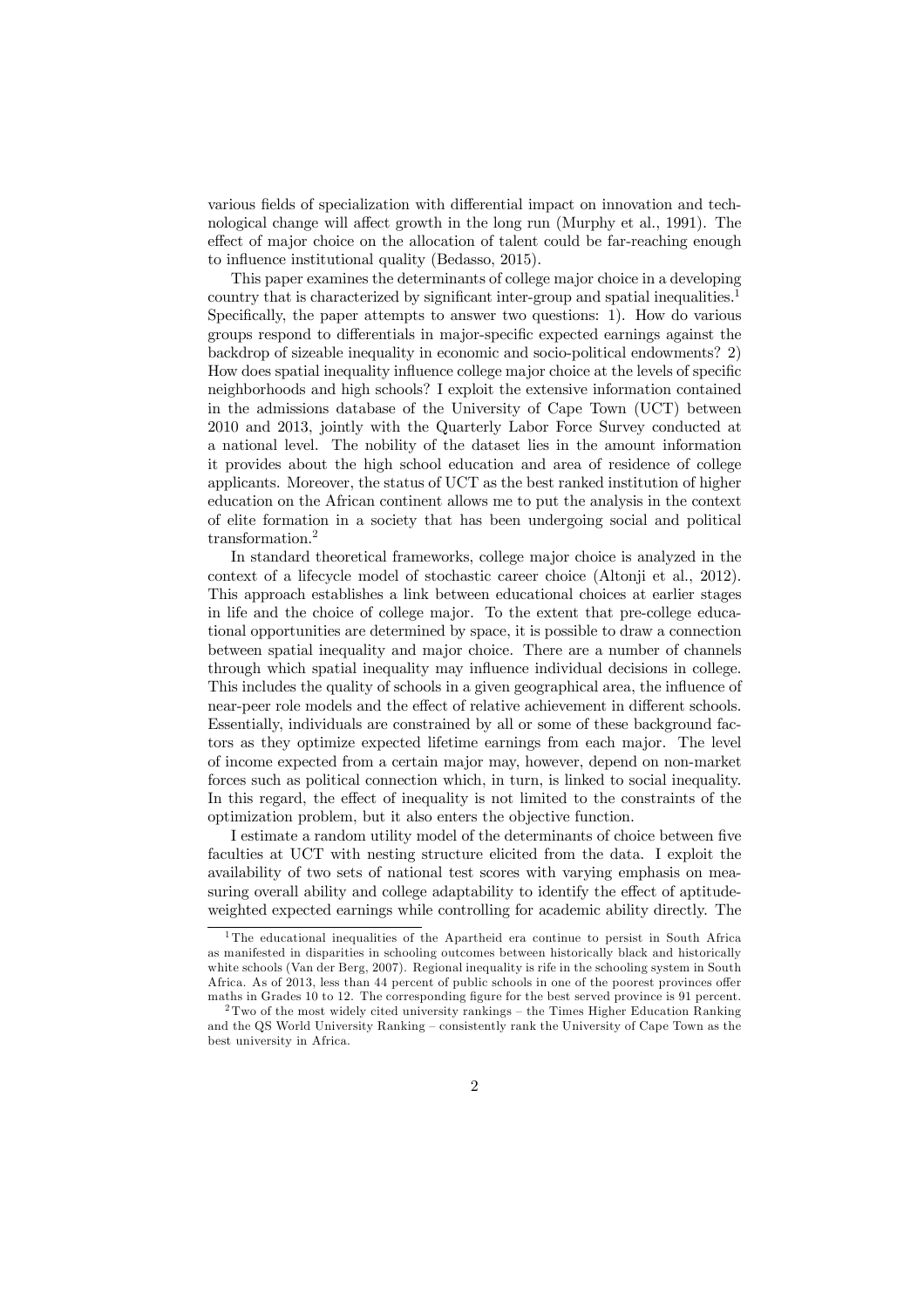results show that much of the effect of expected earnings on major choice operates through the choice of high school curriculum. However, the choice of high school curriculum is often dictated by the place of residence of the student among the 242 municipalities in South Africa, indicating the relevance of regional inequality. As far as racial disparities are concerned, white applicants are shown to be, on average, 1.8 times more responsive to major-specific earnings differentials than black applicants. I also attempt to account for the effect of political connections by including an indicator of black applicants from middleclass households coming from municipalities that are electorally dominated by the ruling party. Accordingly, it is shown that those applicants who are likely to have come from a political elite family tend to choose majors in social sciences.

With regard to neighborhood effects, I exploit the variation in past admission trends to UCT across 3773 postcodes represented in the database to capture the influence of near-peer role models. Correcting for possible clustering of unobserved preferences along postcodes, a one standard deviation increase in the ratio of near-peers who were admitted to a certain faculty during the last three years is shown to increase the probability of choosing the same faculty by around 10 percent. I also endeavor to explore if there is a bright side to spatial inequality. Based on the assumption that applicants who belong to the high end of the grade distribution in a less competitive high school have better selfesteem than academically similar students who have gone to more competitive high schools, I test whether being a 'big frog in a small pond' induces applicants to choose more demanding majors. The results show that top ranking applicants from a bottom quartile high school are more likely to choose health sciences over humanities than applicants with higher average grades who nevertheless belong to a lower rung of the grade distribution in a top quartile high school.

This paper belongs in a long vein of literature on career choice under uncertainty (see for example, Altonji (1993), Keane and Wolpin (1999), Arcidiacono  $(2004)$ , Montmarquette et al.  $(2002)$ , Wiswall and Zafar  $(2015)$ ). For that matter, much of the theoretical framework I formulate in the next section is based on the above-cited papers. Most studies have, either implicitly or explicitly, dealt with the impact of major choice on income inequality. However, there has been little focus on the implications of overall inequality, let alone spatial inequality, for the pattern of major choice. The economics and sociology literatures are rather rich in empirical evidence on the impact of geographical segregation on educational outcomes (Braddock II (1980), Card and Rothstein (2007), Goldsmith (2009)). But there is still little evidence on the effect of neighborhood characteristics on educational outcomes in the context of heterogeneous human capital. This paper contributes to the literature in four ways. First, it takes advantage of extensive geographic variation in the data to analyze the determinants of college choice in perspective with spatial inequality. Second, it refines the measurement of expected earnings by explicitly incorporating individualspecific proxy for the ex-ante probability of success. Third, it takes account of the effect of potential non-market returns on the choice of college major. Fourth, it exploits big administrative data to estimate the determinants of major choice in a developing country, which would otherwise have been impossible due to the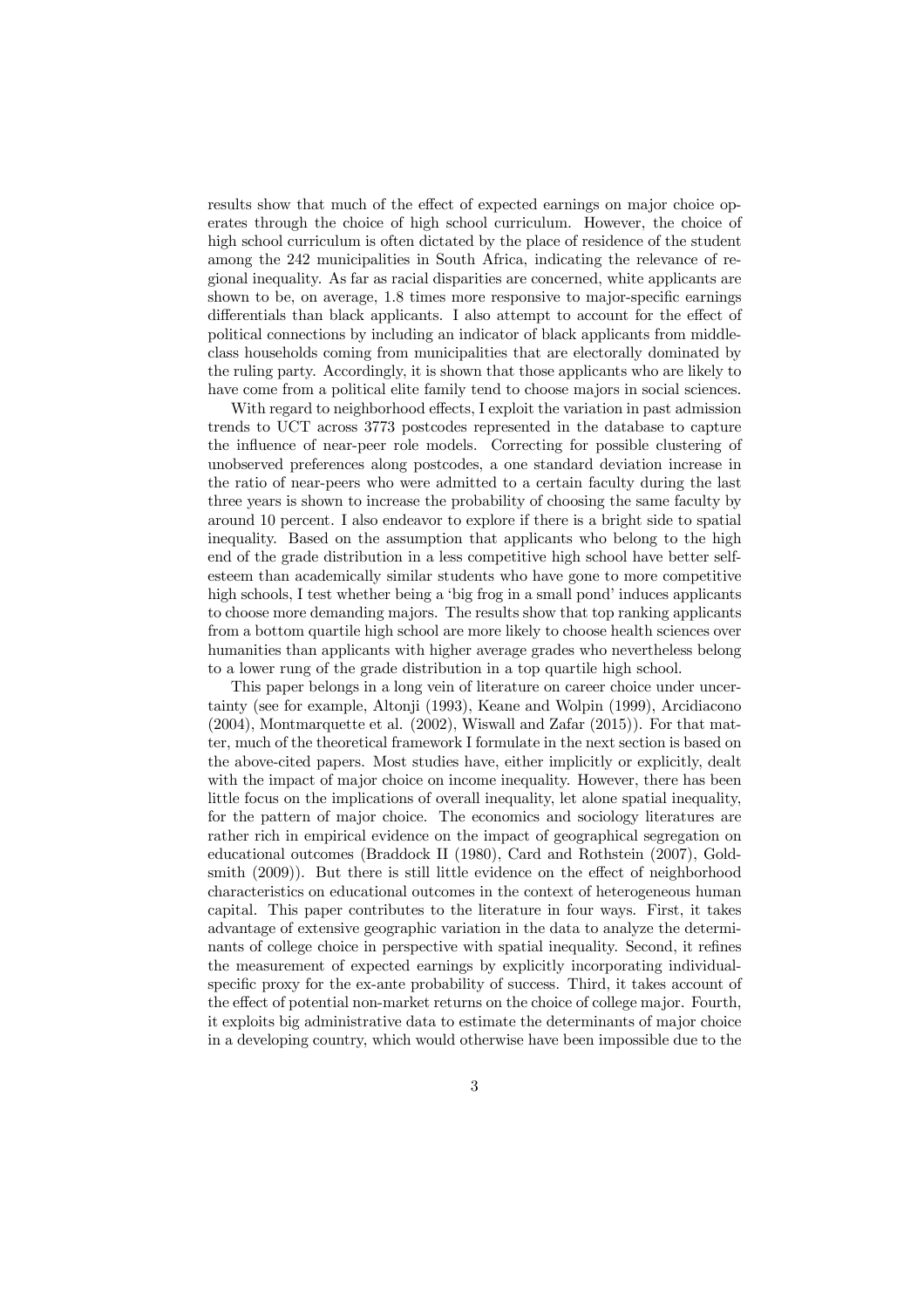absence relevant survey data.

The remainder of the paper is organized as follows. Section two outlines the theoretical framework and the empirical strategy I apply to answer the questions raised in this paper. Section three provides an overview of the data and summary statistics. Section four is devoted to presentation of results. Section five concludes.

#### 2 Theoretical framework and empirical strategy

The choice of college major is part of a dynamic lifecycle decision making process. In most cases, the sequence of choices starts as early as high school where students and their parents may have to choose the type of curriculum to be pursued. This will then be followed by a series of choices on whether to go to college or join the labor market, on which college to attend, and what major to choose. The last stage of decision making often consists of the choice of occupation conditional on education. Since I am dealing with the choice of college major at the point of admission, I will start with specifying the value function of individual  $i$  who has already chosen to go to college and picked out major j from a set of available alternatives  $j = 1, 2, ..., J$ ,

$$
v_{1ij} = E_1(u_{1ij}|a,\theta) + \beta \int E_1(v_{2ij}|a)da \tag{1}
$$

where  $u_{1ij}$  is the flow utility in period 1 (i.e. college) conditional on ability, a, and preference,  $\theta$ , both of which might not be directly observable. The second term in equation (1) comprises the terminal value of lifetime earnings expected in period 2 (i.e. work) conditional on ability.  $\beta$  is the discount rate. The utility received by the student while attending college in major  $j$  is determined by the psychic and pecuniary costs of major  $j$  as well as individual preference for that particular major. This can be written as:

$$
u_{1ij} = \alpha_1 C_{ij} + \alpha_2 X_i + \varepsilon_{1ij}
$$
\n<sup>(2)</sup>

where  $X_i$  is a vector of individual, school and neighborhood characteristics that may influence the inclination of student i towards major j.  $\varepsilon_{1ij}$  is the unobserved preference of the individual.  $C_{ij}$  is a combination of psychic and pecuniary costs specific to the individual. The individualized cost function is given by,

$$
C_{ij} = \gamma_1 A_i(h) + \gamma_2 Z_{ij}
$$
\n<sup>(3)</sup>

where  $A_i(h)$  is the observed academic ability of the individual which is assumed to affect the psychic cost of major  $j$  through the intensity of effort required to complete college. At the point of college admission, observed ability is a function of high school preparation,  $h$ , and  $\overline{\phantom{a}}$  - therefore  $\overline{\phantom{a}}$  - conditional on choices made earlier in life.  $Z_{ij}$  is the pecuniary cost of major j, which is assumed to be specific to individual i because the relative cost of college varies across socioeconomic background. This is because credit markets are imperfect. Substituting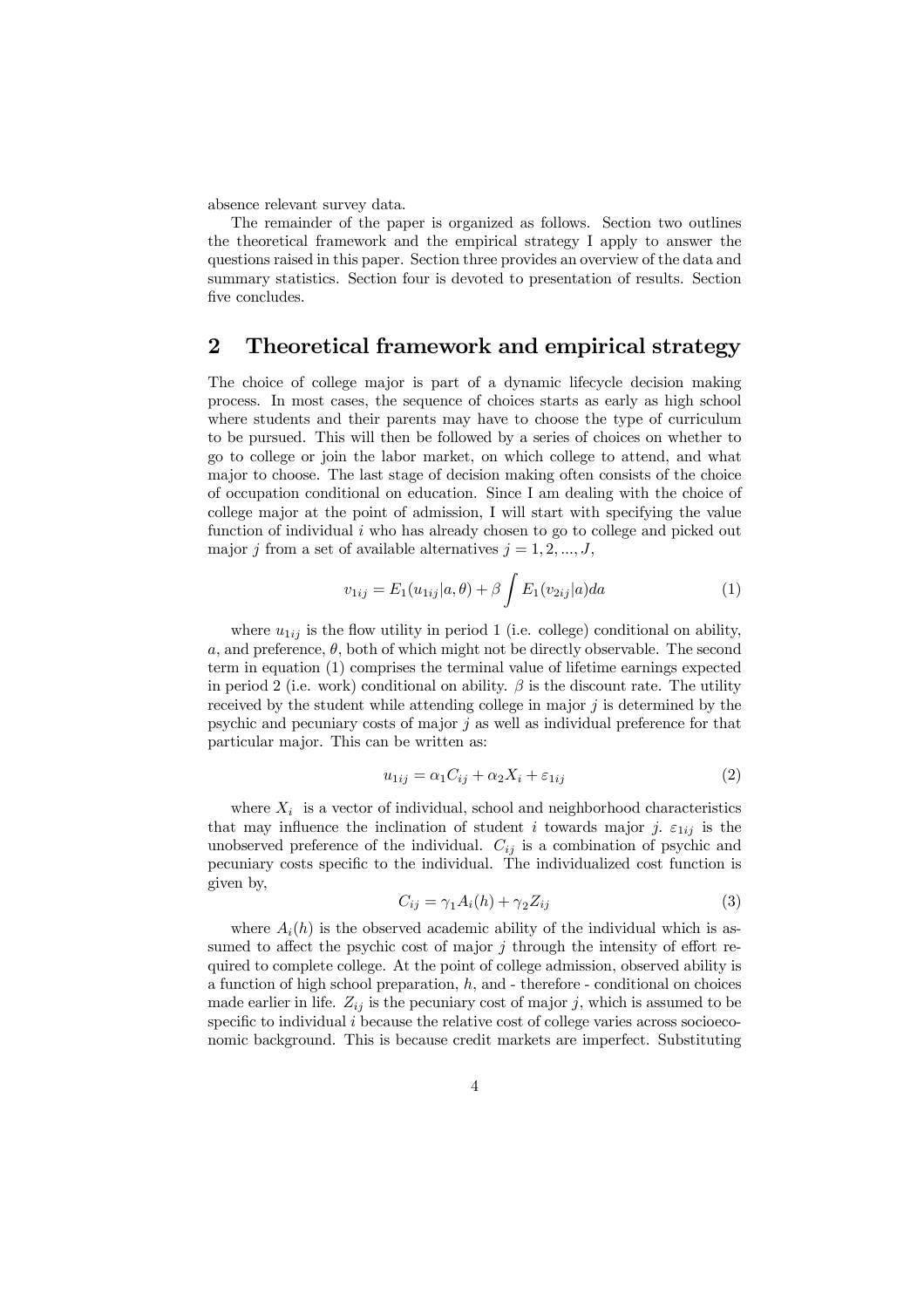$(3)$  in  $(2)$ , the flow utility of attending college in major j can be parameterized as follows,

$$
u_{1ij} = \alpha_1 \gamma_1 A_i(h) + \alpha_1 \gamma_2 Z_{ij} + \alpha_2 X_i + \varepsilon_{1ij}
$$

The second component of the value function in equation (1) can be simplified into a discrete form based on the following assumption: unobserved ability affects expected earnings through only the probability of successfully completing college in major  $j$ . This assumption is innocuous, as far as the present paper is concerned, as the measurement of expected earnings I use in the empirical section is averaged over individuals. Accordingly, the expected earnings of individual  $i$  in major  $j$  can be written as,

$$
E_1(v_{2ij}) = p_{ij}(a)e_j^g + (1 - p_{ij}(a))e_j^d
$$
\n(4)

where  $p_{ij}(a)$  is the probability of success which is assumed to be a function of ability, *a.*  $e_j^g$  and  $e_j^d$  represent expected income after graduating in major j and expected income after dropping out of college, respectively.

I can now combine equations (4) and (5) to arrive at a reduced form equation that can be estimated empirically. This means the indirect utility for individual from majoring in can be written as a linear function of observed academic ability, individual and neighborhood characteristics, and expected earnings:

$$
v_{1ij} = \alpha_1 \gamma_1 A_i(h) + \alpha_1 \gamma_2 Z_{ij} + \alpha_2 X_i + \mu_\beta [p_{ij}(a)(e_{ij}^g - e_{ij}^d) + p_{ij}e_{ij}^d] + \varepsilon_{1ij} \tag{5}
$$

Before moving on to the issue of estimation, it remains to be shown, in the context of the present paper, how this model will be employed to explain the relationship between college major choice and socioeconomic and political attributes that usually shape individual behavior in a place like South Africa. First, the expected return to a given major does not come solely from labor market earnings. In many cases, there is social and political benefit to be reaped from majoring in certain fields. It is difficult to directly measure the nonmarket returns that will accrue to individuals due to major  $i$ . However, it can be assumed that the non-market returns to a college major depend on the social and political capital of the individual. Therefore, using individual and group characteristics in vector  $X_i$  that can be taken as indicators of social and political capital, it is possible to indirectly measure the effect of non-market returns on the choice of college major. Second, the choices made in high school, which are expected to influence major choice through  $A_i$ , are constrained by geographical space. In countries such as South Africa that are characterized by significant spatial inequality, neighborhood characteristics affect major choice both directly through shaping preferences and indirectly through . Hence, provided that there are appropriate constructs to measure socio-political capital and neighborhood characteristics, the model specified in equation (6) can be adapted to explain the choice of college major in South Africa.

The parameters in equation (6) can be estimated using standard techniques as long as certain assumptions are made regarding the distribution of unobservables. First, I assume that  $\varepsilon_{1ij}$  is independently distributed across individuals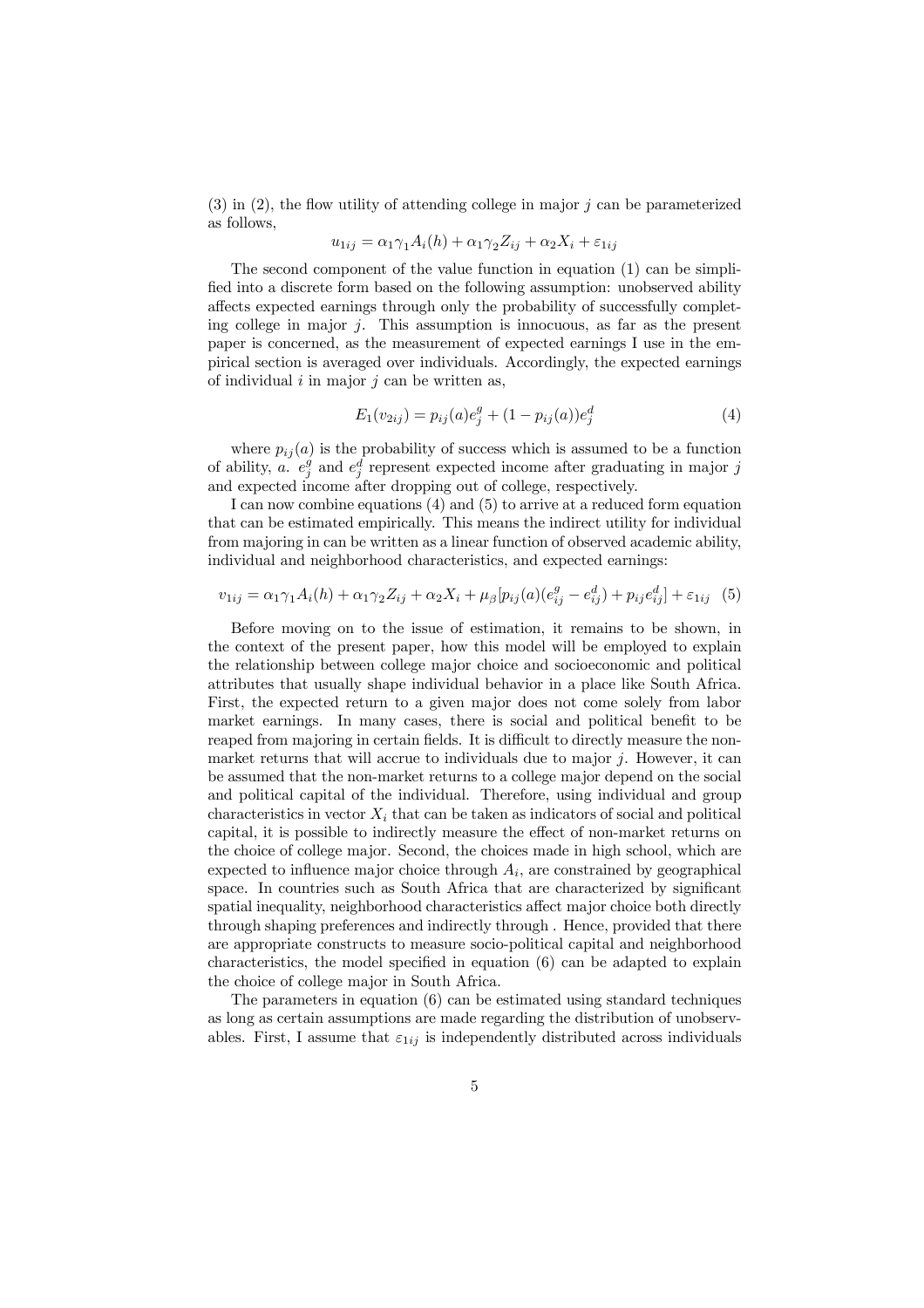once relevant neighborhood characteristics are controlled for. Second, I assume  $\varepsilon_{1ij}$  is correlated across majors sharing certain characteristics. For example, the unobserved preference of a student for a physics degree is likely to be correlated with the unobserved preference for a chemistry degree. The same might not hold between physics and history. Formally, suppose there are N groups of academic streams across which the J majors are distributed. This means a student will have to choose an academic stream  $n = 1, ..., N$  before deciding on which specific major to pursue. This implies that the final choice set can be written as follows:

$$
j \in \{ (j_{11},...,j_{J_1 1})(j_{12},...,j_{J_2 2}),...(j_{1N},...,j_{J_N N}) \}
$$

The above type of structure leads to nested logit probabilities with  $J$  alternatives and N nests. Suppose the full set of explanatory variables can be split into explanatory variables of nest choice,  $W_n$ , and explanatory variables of the choice of specific alternatives,  $S_{ni}$ . Note that I have dropped the individual index i and the period index 1 for simplicity. This means equation  $(6)$  can be re-written as

$$
v_j = W_n \kappa_n + S_{nj} \lambda_j + \varepsilon_{nj} \tag{6}
$$

Provided that  $\varepsilon_{nj}$  is drawn from a generalized extreme value distribution and following Amemiya (1985), the probability of choosing the  $j<sup>th</sup>$  alternative belonging to the  $n^{th}$  nest is given by,

$$
\Pr(j) = \Pr(j|n) \Pr(n)
$$

$$
= \frac{\exp(S_{nj}\lambda_j/\tau_n)}{\sum_{j \in J_n} \exp(S_{nj}\lambda_j/\tau_n)} \left(\frac{\exp[W_n \kappa_n' + \tau_n IV_n)]}{\sum_{n \in N} \exp[W_n \kappa_n' + \tau_n IV_n)]}\right)
$$
(7)

where  $IV_n = \ln \left( \frac{J_n}{\sum_{n=1}^{\infty} \frac{J_n}{\sqrt{n}} \right)$  $\sum_{j=1}^{\infty} \exp(S_{nj} \lambda_j)$  $\setminus$ and  $\tau_n$  measures the correlation of  $\varepsilon_{nj}$ 

within a given nest  $n$ .

The coefficients in (8), including the dissimilarity coefficient , can be estimated using full information maximum likelihood method. I will return to the issue of identification once I have presented the data in the next section.

#### 3 Data

I use the admissions application database of the University of Cape Town (UCT) to estimate the model of major choice specified in the previous section. The data is available for the entire population of applicants, which ranges between 13897 and 16077 applicants per year, for the four years from 2010 until 2013. In addition to basic demographic information and academic record, UCT has started collecting data on family background and high school characteristics from all applicants as of 2013. Therefore, I use the population of applicants in 2013 to estimate the model. Moreover, information from previous years is employed to identify neighborhood trends based on patterns of admission of applicants from a given neighborhood across the four years. The application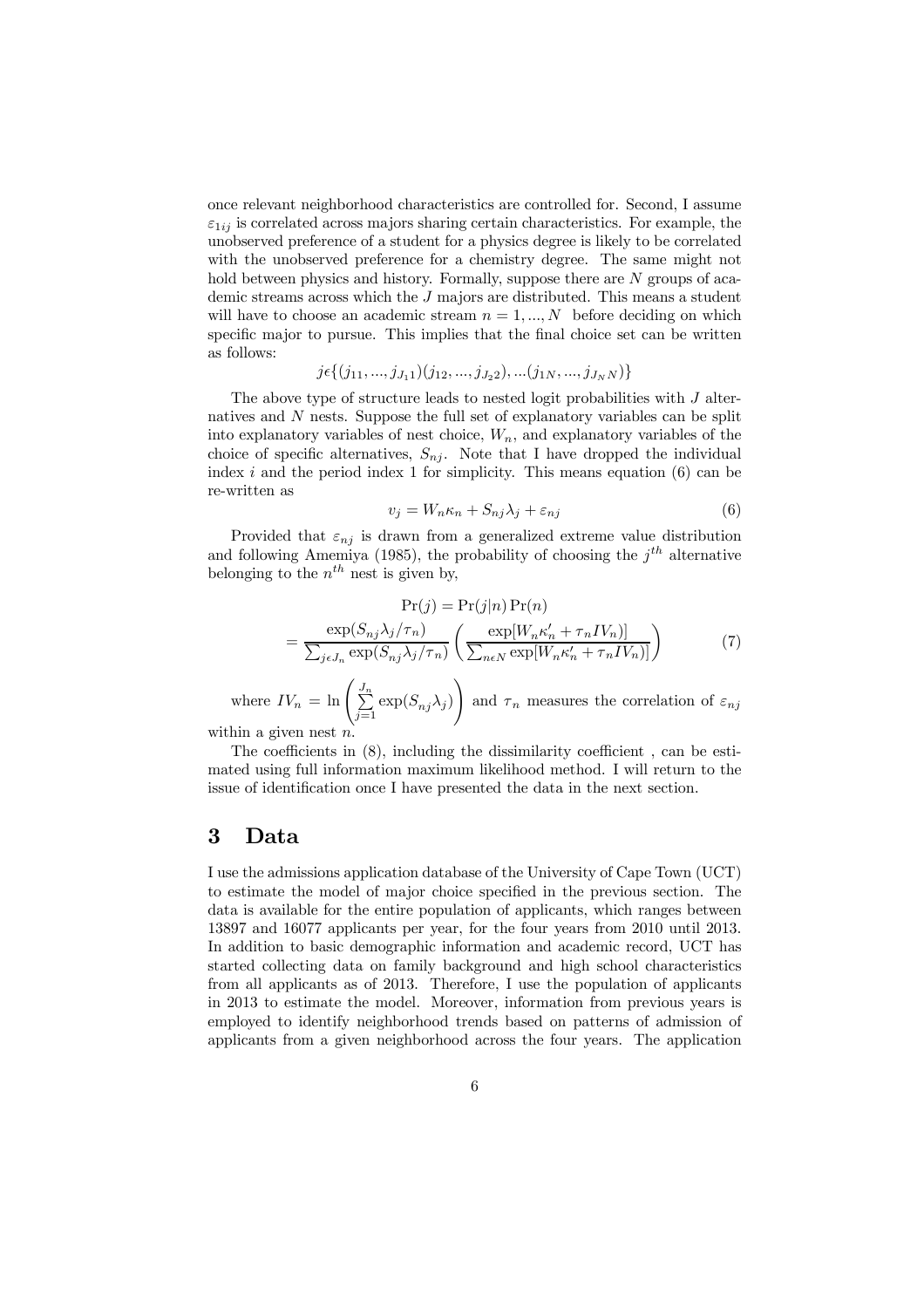database is rich in geographic information as applicants could be traced to the level of residential postcode. Moreover, the names of the high schools of the applicants are given in the dataset. This means I can exploit spatial variations across 3773 postcodes and 1577 high schools. Much of the analysis is based on the entire population of applicants, regardless of admission status. This is done in the interest of minimizing the selection bias that may arise due to the university admission process as well as the decision of applicants on whether or not to accept offers. The first choices of students at the point of application are supposed to reflect the revealed preferences of individuals before the imposition of supply constraints. Results based on the admitted sub-population will be presented to check robustness.

Estimation of the model specified in the previous section requires data on expected earnings as well as socio-political capital. The combination of earnings and college major data is available for the 3rd and 4th quarters of the Quarterly Labor Force Survey (QLFS) in 2012. Ideally, the expected lifetime earnings of applicants in each field of study are estimated using a sample of current workers of various age groups who share similar characteristics as the applicant. However, this approach can be problematic in the case of South Africa because the earnings trajectories of mature workers in 2012 are likely to have been shaped by a distorted system during apartheid. This dynamic is unlikely to hold in the post-apartheid period. Therefore, I have restricted the age limit of the sample of workers that are used to calculate expected earning to 30 years.<sup>3</sup> Another challenge, in this case, is that there are not enough observations of college educated under 30 years-olds in the QLFS data to estimate earnings on a full range of personal and group characteristics. Therefore, I have chosen to use the median earnings of the under 30 years old sample for each major to approximate expected earnings of college applicants.

One of the most potent non-market forces that are believed to shape earnings trajectories in today's South Africa is political connection (Southall, 2004). Unfortunately, there is no direct measure of political connection in the admissions data. Hence, I try to construct an indicator of the potential political capital of individuals using triangulation of three established facts. First, the current political elites in South Africa belong to the officialdom in administrative regions governed by the African National Congress (ANC). Second, the ANC employs cadre deployment to fill in senior public service positions in local administration (Cameron, 2010). Third, civil service jobs are one of the surest ways to join the middleclass in South Africa (Herbst and Mills, 2015). Therefore, a black middleclass college applicant from ANC-dominated municipality can be judged to have a potentially high political capital. Accordingly, I use data on the percentage of votes received by the ANC in the 2009 general elections across the 242 local and metropolitan municipalities. Political capital is measured by the interaction of ANC votes in the municipality where the applicant resides in and dummy variables for private school attendance and black.

<sup>&</sup>lt;sup>3</sup>This choice makes more practical sense particularly if one assumes that college students are able to observe the incomes of those who are the in same generation as they are more closely than that of older people.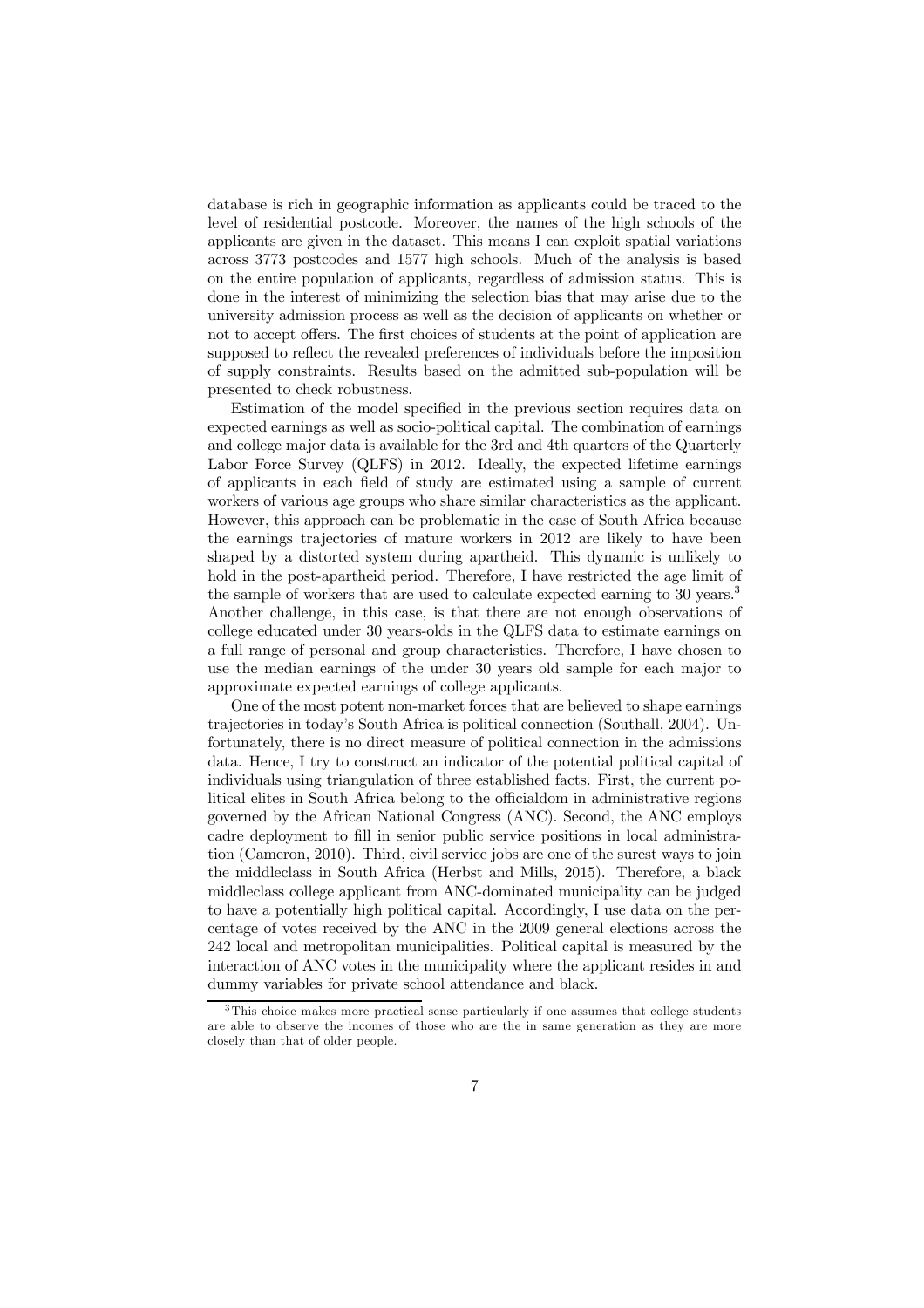Table 1 presents a summary of variables that are used to estimate the model of major choice. The categories of choice are organized in terms of official faculties at UCT. I have combined the faculties of humanities and law to simplify the choice set into to five faculties: three in science and technology (health sciences, engineering, science) and two in social sciences (commerce, humanities and law). The admission rates show that health sciences and engineering are by far the most selective faculties. Academic preparation is measured by six variables displayed in the second panel of Table 1. Firstly, scores in the three compulsory subjects of the National Senior Certificate (NSC) examination - English, mathematics and life orientation - are applied to measure basic academic ability. Secondly, scores in the National Benchmark Test (NBT), which is being used as an additional requirement for admission into major universities, is employed to measure the probability of success in college. The NBT is specifically designed to gauge the adaptability of students to college curriculum. The test is given in three modules: academic literacy, quantitative literacy and mathematics. Thirdly, the number of science courses a student has taken in high school is used as a proxy for the level of preparation in science and technology. The high standard deviation, relative to mean, of the number of science courses indicates that high school graduates vary significantly in terms of their preparation in science.

The third panel in table 1 presents variables that are used to measure socioeconomic background. A majority of the applicants attended private high schools, signifying the middleclass status of most applicants. In terms of the educational background of families, over 47 percent of applicants would be the first ones in three generations to have earned a college degree. The fourth panel in Table 1 contains demographic characteristics of applicants. Women constitute the majority of applicants. Black applicants form 51 percent of the applicant pool. Whites constitute 24 percent while Colords and Indians make up 25 percent.

The bottom panel in Table 1 presents summary of expected earnings for each faculty. The first row contains the median monthly earnings of workers under 30 years of age with 3- or 4-year college degree in each field. The second row presents the median income of workers in the same age group who have completed only a technical school diploma in one of the five fields. The incomes of technical school graduates are utilized to approximate the expected earnings of applicants in case they drop out of college. I apply the formula in equation (5) to calculate the average expected income for each applicant weighted by the probability of success. I use the NBT scores described above to predict the probability of success. It is to be expected that each faculty has a specific requirement of skill sets determining success in that particular field. In order to determine which NBT module to use as a weight to calculate expected earnings in a given field, I run a probit regression of admission probability on the three types of NBT scores for the years prior to 2013. This is done under the assumption that university officials know the skill sets that are required to succeed in a given field and have already incorporated that information in the admission process. Based on the results of the probit regression (not reported here), math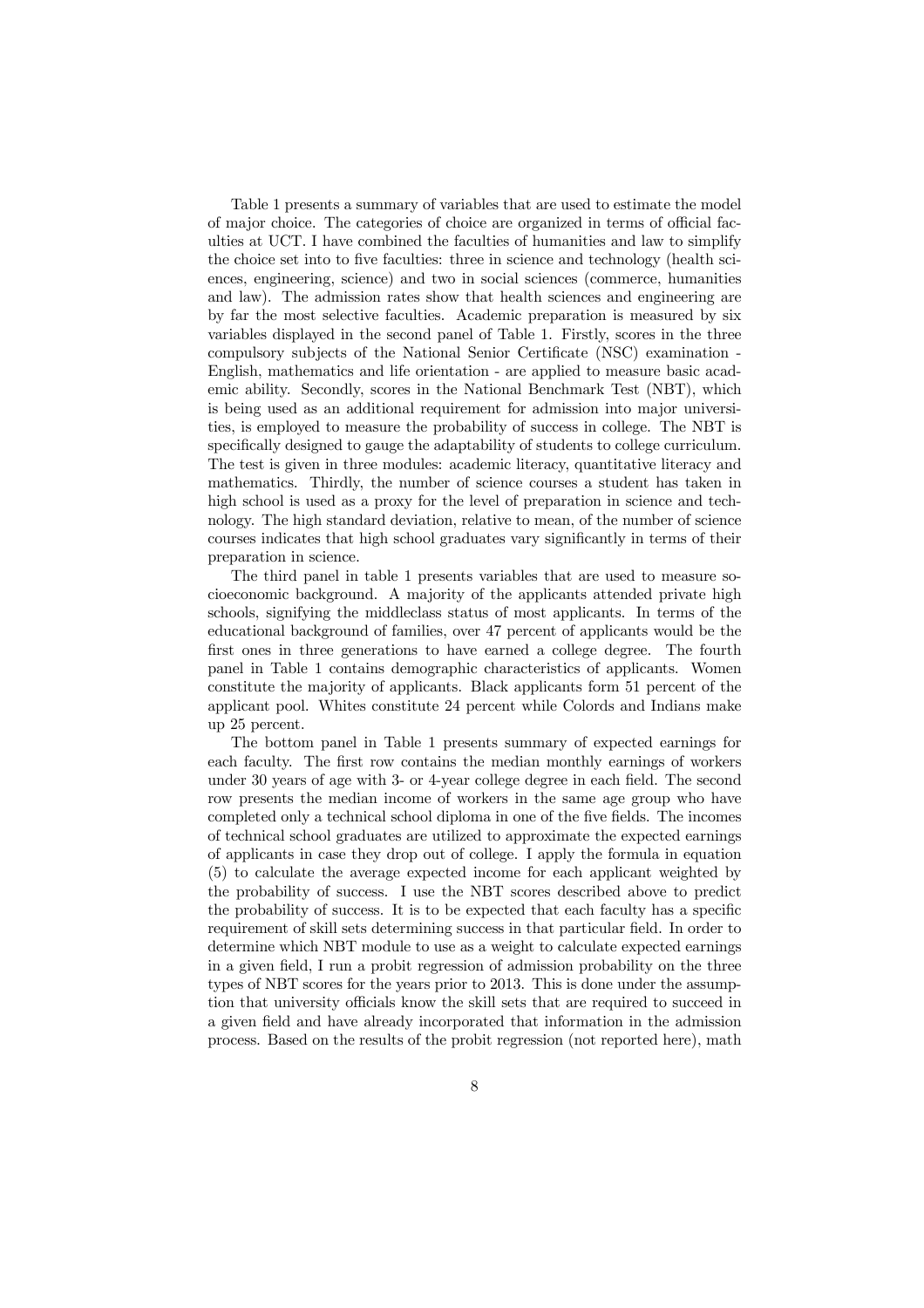scores are used to weight expected earnings in engineering, health sciences and science, whereas academic literacy scores are used to weight expected earnings in commerce and humanities and law. The last row in Table 1 presents the weighted-average expected earnings of applicants should they choose a given faculty.

The next step concerns identification of the nesting structure that is supposed to govern the choice process of applicants. Intuitively, one can assume that applicants differentiate between the broad categories of science and technology on the one hand and social sciences on the other hand before picking specific faculties and departments within those categories. This assumption is corroborated by the clustering of skill sets required for admission along the science and technology vs. social sciences divide. On top of all this, I am able to explicitly show the correlation of choices across faculties because there is data on the first and second choices of most applicants. Table 2 shows that an overwhelming number of applicants choose two majors in the same faculty as first and second choices. When applicants decide to choose a second major in another faculty, they mostly choose within the nests of social sciences and science and technology. These results justify the assumption that unobserved preference for specific majors is correlated within nests. Fig 1 displays the nesting structure that will be used to implement the nested logit estimation in the next section.

At this point, I can turn to the model specified in equation (7) to discuss the sources of empirical identification. Note that the main coefficients of interest in the vectors of parameters, and , relate to the effects of expected earnings, political capital and neighborhood characteristics. The fact that expected earnings are measured by the median income of contemporary workers can be used as an exclusion restriction to identify the effect of expected earnings on the choices of college applicants. However, the effect of median income is conditional on the probability of success which is measured by NBT results. The test scores of applicants in relevant modules are likely to influence major choice through channels other than the probability of success. Therefore, in equation (6) may not be identified independently of unless there is exogenous variation in test results. The strategy I follow to identify involves using the NSC scores in math, English and life orientation to control for unobserved preference that would otherwise be attributed to NBT results. For instance, a high score in NSC math is sufficient to predict whether an applicant would enjoy attending college in engineering. Once that effect is controlled for, the residual effect of NBT, which is designed to measure adaptability of prior knowledge to college curriculum, can be assumed to be affecting major choice through only the probability of success.

The effect of political capital is identified because individual variation is pivoted on the variation in ANC votes across municipalities. Likewise, the coefficients of neighborhood effects are identified because they are estimated based on geographic variations. There is a valid concern that unobserved preference for educational outcomes could be correlated with the choice of residence. In other words, parents choose decent neighborhoods and good schools in the interest of better educational outcomes for their children. However, it is unlikely that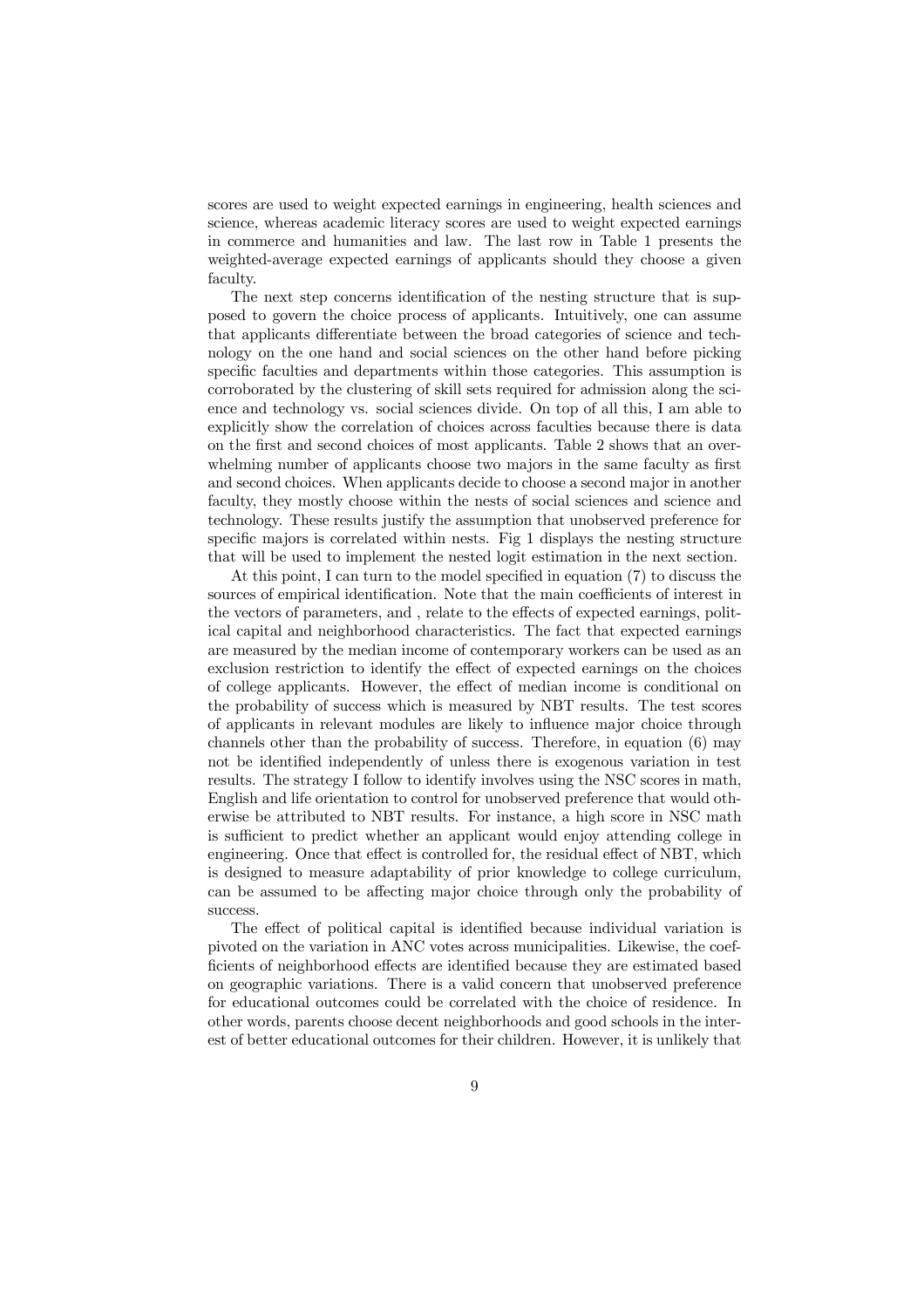parents would choose one neighborhood over the other because they want their children to study, say engineering, in college. The exclusion restriction becomes stronger particularly once I control directly for high school preparation.

#### 4 Results

#### 4.1 Determinants of high school curriculum choice

Both theory and existing empirical evidence suggest that the choice of college major is conditional on high school preparation. More accurately, the choice of high school curriculum is often made in an anticipation of a certain college major and career path. This means a major part of the decision is already made in high school. However, individuals make two more nontrivial decisions at the point of college application. First, they can choose whether or not to switch the broad field they pursued in high school based on the information they have discovered about their own aptitude during high school. Second, whether or not they are switching fields, college applicants need to choose majors that are more distinctive than high school curriculums. I begin the presentation of results with the determinants of the choice of high school curriculum.

Table 3 presents the determinants of the number of high school science courses students take. All explanatory variables are basic demographic and socioeconomic variables that are also included in the college major choice estimations to be presented later. Both black and white students are found to take less science courses than Colored and Indians. The dummies for female and first-generation college are also negative while public high schools are associated with more science courses. The positive coefficient of public high school is probably because those students who apply to an elite university such as UCT from public high schools self-select themselves on their inclination for technical subjects. At the level of high school, there is no correlation between potentially high political capital and the choice of curriculum. More importantly, there are 240 municipality fixed-effects that are estimated as part of the parameters in Table 3. These fixed-effects are used to capture the impact of one's location in the country on the number of science courses taken by the student. Given the significant level of regional inequality in South Africa, the variation is likely to originate from the differential availability of science education across the country. I employ the municipality fixed-effects alternately with the number of high school science courses to control for secondary school preparation in estimating the determinants of major choice in the following sections.

#### 4.2 The effects of market and non-market returns

This section focuses on the role of expected labor market earnings and potential non-market returns, as measured by an indicator of political capital, on the choice of college major. The choice between science and technology on the one hand and social sciences on the other hand, which represents the first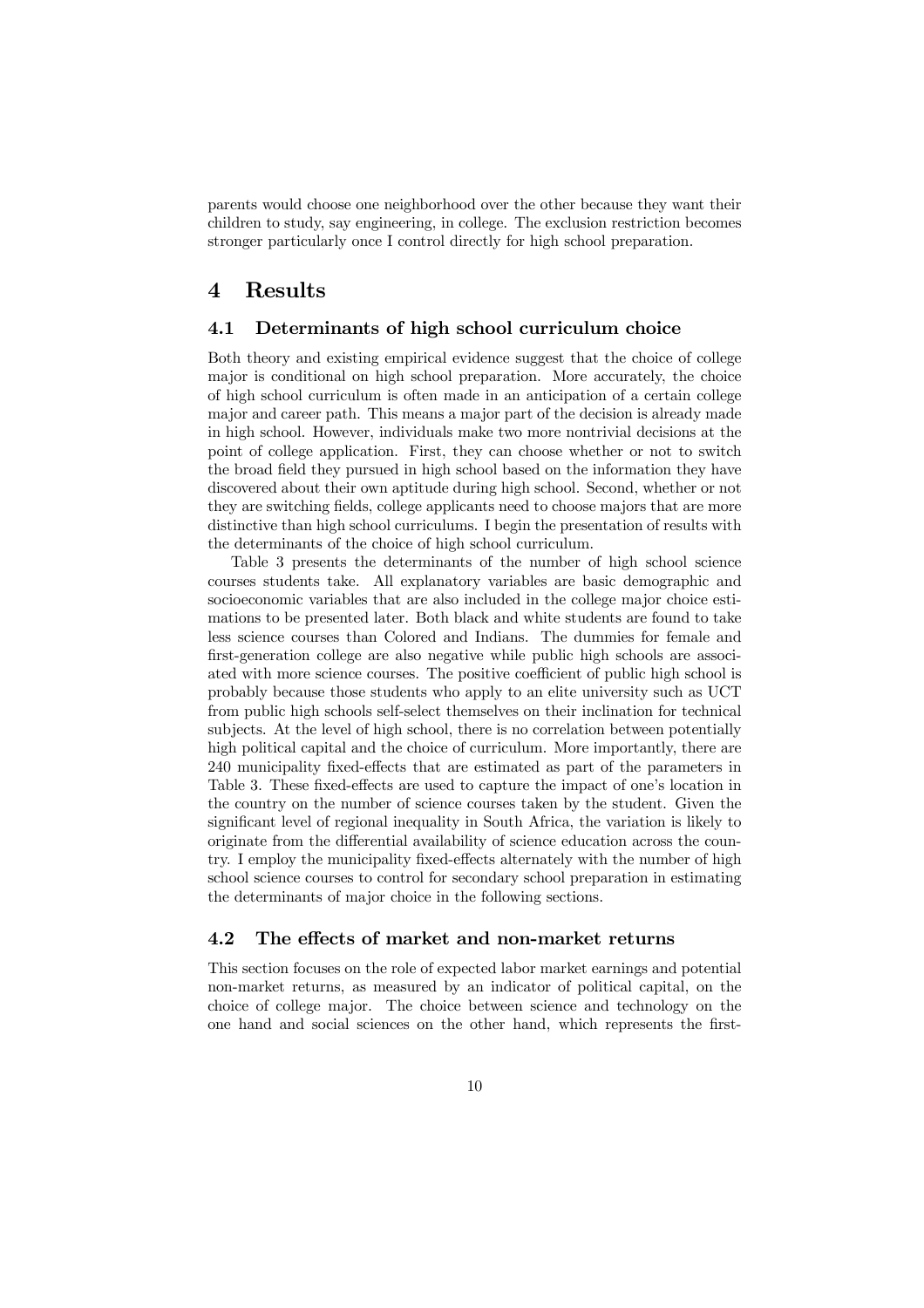level decision according to the nesting structure in Fig 1, is specified to be a function of high school curriculum and political capital. The working hypothesis regarding the effect of political capital is that the children of the political elites tend to choose majors in social sciences because they expect more returns in those fields from non-market sources than in science and technology. The choice of specific faculties, which is modeled as the second-level decision, is a function of major-specific expected earnings, family background and demographic controls

Table 4 presents the coefficient estimates of the random utility model of major choice. Since the magnitude of the coefficients in Table 4 is not directly interpretable, average marginal effects are presented in Table 5 to provide intuitive interpretation of the estimates. A comparison of columns (1) and (2) in Table 4 shows that expected earnings have a positive overall effect on major choice until high school curriculum is directly controlled for. There are two potential explanations for the vanishing of the statistical significance of the expected earnings coefficient in column (2). First, expected income influences the choice of college major through an earlier choice in the form of high school curriculum. Second, the coefficient in column (1) is picking up the correlation between expected earnings and unobserved preferences, which is removed once high school curriculum is controlled for. However, the second explanation can be ruled out on the basis that the endogenous component of expected earnings is already removed by controlling for the same effect in the NSC scores. So long as the two sets of national tests, NSC and NBT, are interchangeable in terms of capturing preferences, there would be no significant correlation left between expected income and unobserved preferences when NSC scores are accounted for. $4$ 

Apart from income, many of the conventional controls such as math score and gender appear with counterintuitive signs when high school curriculum is directly included for the full population. Therefore, it is fair to judge that a major part of the decision about college major takes place in high school. That is why it is important to understand how regional inequality impacts the type of human capital students receive in college through the persistent effect of disparities in high school curriculum. This effect is captured in Table 4 using the municipality fixed-effects, kept from estimations in Table 3. The results show that individuals who come from municipalities with positive impact on the number of science courses students take in high school tend to choose science and technology in college.

The first two specifications in Table 4 are repeated for the black and white sub-populations in columns (3) to (6). The most notable difference from the full population results is that the coefficient of expected earnings is marginally significant even after controlling for high school curriculum for the white subpopulation. The differential response to expected earnings between black and white applicants is illustrated further in the average marginal effects presented in Table 5. In the case of black applicants, a one standard deviation increase in

<sup>4</sup>Estimating specification (1) without NSC maths scores increases the coefficient of expected earnings by more than a third.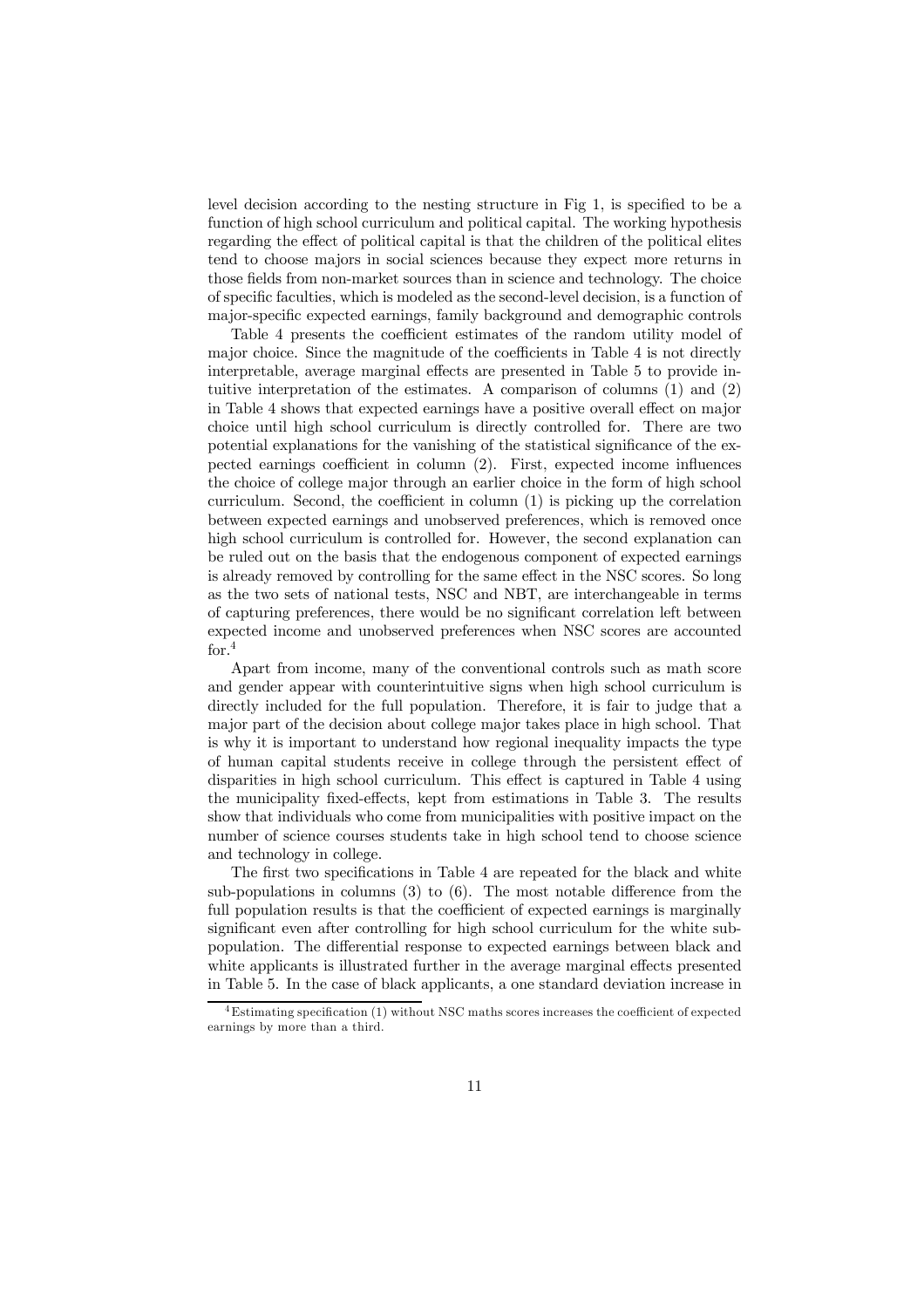expected earnings in engineering and science raises the probability of choosing those fields by 1.4 percent and 0.7 percent, respectively. The corresponding marginal effects are 2.1 percent and 1.2 percent for white applicants. In commerce, the marginal effect for white applicants is double that of the marginal effect for blacks. The marginal effect of the municipality fixed-effects on the choice of science and technology for both population groups is significantly higher than the effect of expected earnings on specific majors. A one standard deviation increase in municipality fixed-effects raises the probability of choosing science and technology by 23 percent for blacks and 20 percent for whites.

The results regarding the effect of non-market returns suggest that potentially high political capital draws college applicants away from science and technology. Columns (7) and (8) show that black applicants who have gone to private schools choose social sciences over science and technology as the percentage of ANC votes increases in their municipality. This result holds strongly with or without controlling for high school curriculum. Note that the same indicator has no statistically significant effect on the number of science courses students take in high school as shown in Table 3. This indicates that the rise in the importance of political capital at the point of college application is likely to be driven by a strategic choice in favor of certain career paths. The elite status of the applicants makes a critical difference here. As a comparison between columns (7) and (9) or columns (8) and (10) shows, black applicants who hail from ANC-dominated municipalities, taken as a whole, tend to choose science and technology over social sciences. The effect becomes negative when the domain is restricted to private school graduates, increasing the likelihood that those applicants are the children of the local political elites. The marginal effects in Table 5 demonstrate that a one standard deviation increase in the percentage of votes won by ANC in a given municipality reduces by 10 percent the probability that a black middleclass applicant chooses science and technology.

#### 4.3 Spatial inequality and neighborhood effects

I have begun to account for the effect of spatial inequality on major choice through the use of municipality fixed-effects in the previous section. Nevertheless, spatial inequality in South Africa is much finer than differences at the municipality level. This section focuses on neighborhood effects down to the postcode and specific high school levels. First, I construct a measure of neighborhood-level admission trends for each of the 3773 postcodes. This variable measures the ratio of students admitted to UCT to a given program from a single postcode out of the total number of students admitted from the same geographical area in the same year. This is calculated using admissions data between 2010 and 2012. I expect this variable to capture the influence of nearpeer role models in a given neighborhood on the career decisions of college applicants. The concept of nearness in this context has both generational and spatial dimensions. The neighborhood-level admission variable might be picking up a correlation between the unobserved preferences of applicants in the same neighborhood. Hence, in order to isolate the temporal near-peer effect, I correct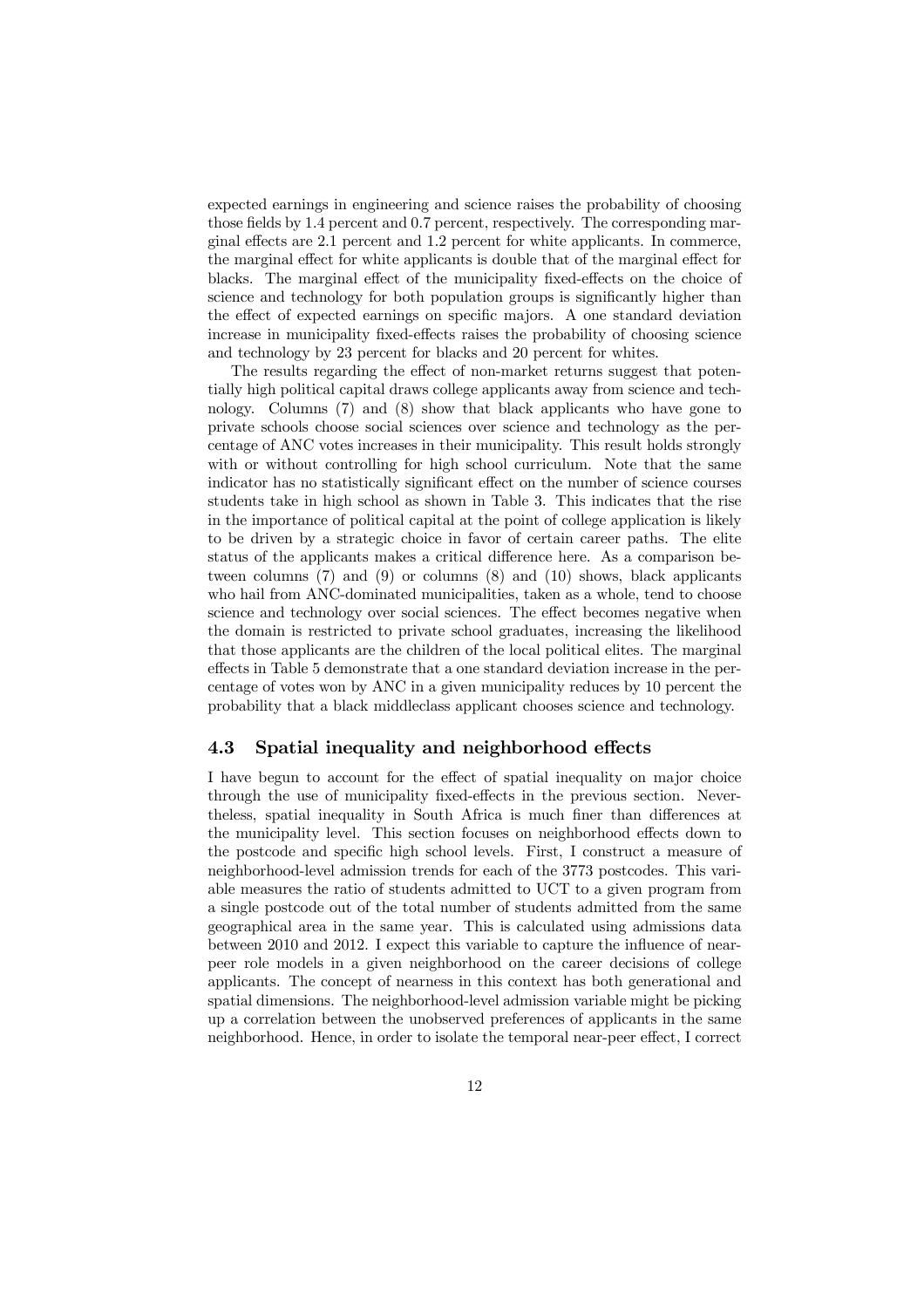for clustered errors at the postcode level.

In addition to influencing current decisions through past role models, the neighborhood effect might impact major choice by shaping the beliefs of individuals about their own ability. This hypothesis draws on established arguments about the 'frog-pond' effect in the sociology of education literature (Davis (1966), Espenshade et al. (2005)). The hypothesis predicts that a highachieving student from a relatively less competitive school, i.e. a Big Frog in a Small Pond (BFSP), tends to choose a more demanding major in college than a relatively low-achieving student from a more competitive school, i.e. a Small Frog in a Big Pond (SFBP). This effect, if it holds empirically, might contribute to counterbalance the impact of spatial inequality on major choice. In order to assign frog-pond identification to the population of applicants in the data, I create a pool of 1557 high schools with at least five applicants to UCT between 2010 and 2013. Then I calculate a three-subject average NSC score for each school based on average scores in math, English and life orientation. This makes it possible to allocate schools across a distribution of average grades divided into four quartiles. The next step is creating school-level quartiles of students using the same measurement as above. Table 6 displays the average grades for the 16 student-school quartile combinations. The tightness of the distribution indicates that applicants to UCT already self-select themselves on their high school grades. I have identified one pair of BFSP and SFBP based on the criteria that the 'big frogs' belong to the top quartile in their school even if their grades on average are lower than the 'small frogs' in a more competitive school. The average score in the SFBP cell in Table 6 is statistically greater than the average grade in the BFSP cell. I compare the effect of belonging to the BFSP cell as opposed to belonging to the SFBP cell on major choice, controlling for all other cell categories.

Table 7 presents the estimated coefficients of the random utility model with neighborhood and school effects described above. The results show that the impact of neighborhood-level admission trend on the choice for the respective major is highly significant under most specifications. The higher the number of students that were admitted to a certain field in the previous three years, the more likely it is for current applicants to choose the same field. The marginal effects obtained in Table 8 show that the highest impact of near-peer role models is manifested in the choice of commerce. A one standard deviation increase in the ratio of near-peers who were admitted to commerce faculty during the last three years increases the probability of choosing commerce by 18 percent. On the contrary, the same increase in the case of science results in only 5 percent rise in the probability of choosing science.

Column (3) in Table 7 includes the frog-pond indicators generated based on Table 6. The frog-pond effect is mainly about the self-evaluation of students in high school in comparison with their schoolmates. Therefore, the effect is more accurately measured after controlling for choices in high school such as high school curriculum. The results show that there is an indication of a frogpond effect in the choice of commerce, health sciences and science. The effect is statistically significant at 4 percent level with regard to the choice of health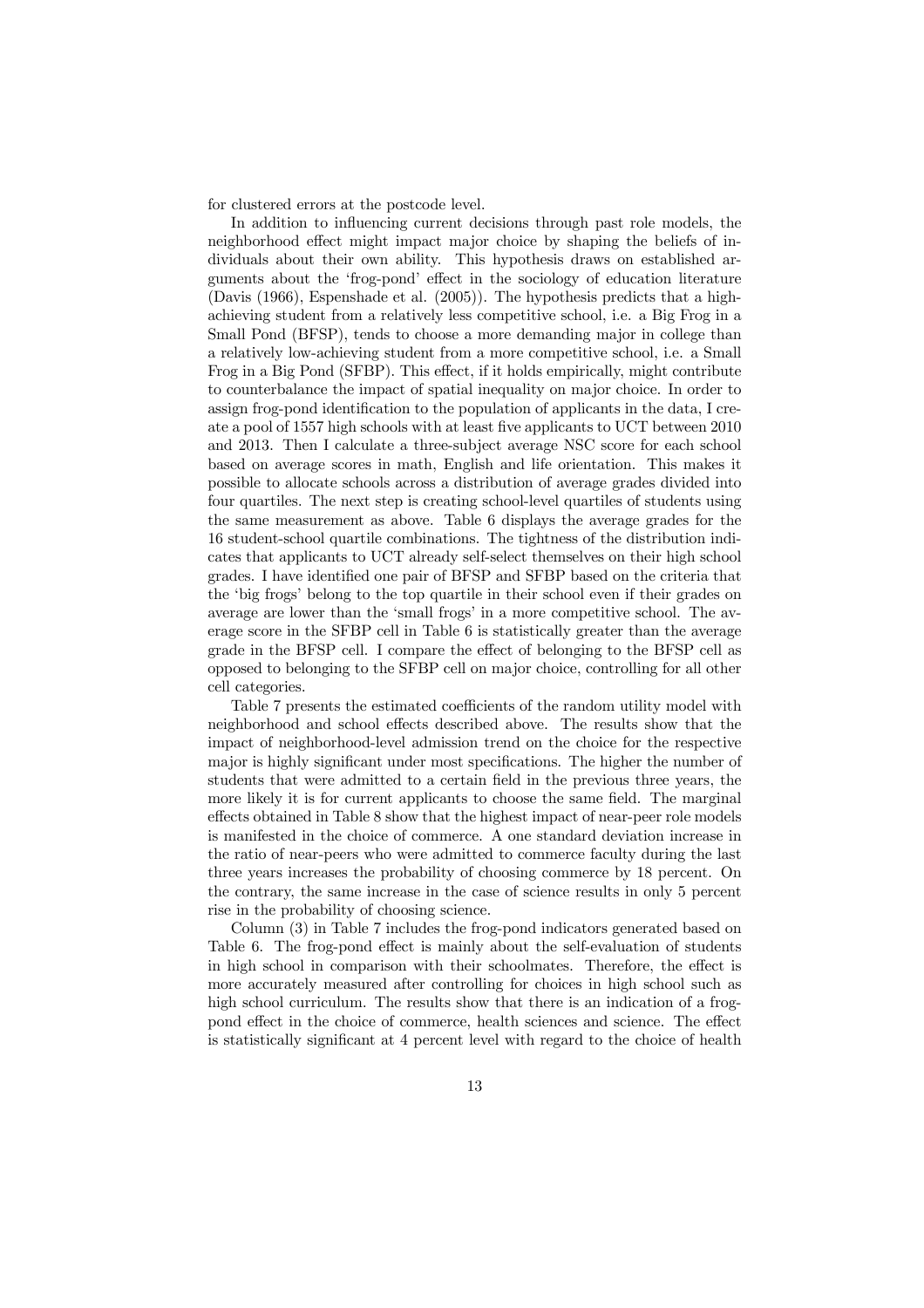sciences whereas the significance is limited to 6 percent and 9 percent in the case of science and commerce, respectively.

These results are unlikely to be spurious because, out of 12 student-school quartile combinations that are characterized by average NSC score lower than the SFBP cell, the only category that has a positive and significant effect on any choice is the BFSP cell. It might be interesting to put these results in perspective with the effect of near-peer role models. The path-dependent effect of neighborhood-level admission trends may suggest that applicants from less competitive schools might end up choosing low return majors. The frog-pond effect adds a twist to that story. After all, the career destiny of some students from less competitive and, presumably, under-resourced schools might be improved by the fact that they have maintained relatively high self-esteem coming out of high school.

#### 5 Conclusion

This paper has set out to examine the determinants of college major choice against the backdrop of inter-group and spatial inequalities. I have used the extensive set of academic, geographic and socioeconomic information contained in the admissions application database of the University of Cape Town to estimate random utility models of major choice. In line with the predictions of the lifecycle model of career choice, the choice of high school curriculum is shown to be crucial for the choice of college major. Accordingly, the choice of high school curriculum is one of the channels through which spatial inequality shapes college level decisions. At a neighborhood level, the influence of near-peer role models on the choices of college applicants is found to be large and significant. Applicants who are likely to have come from political elite families tend to choose social sciences over science and technology, possibly due to higher returns in career in government.

The dynamics of major choice at a selective institution such as UCT is likely to have significant implications for economic and political transformation in the long run through the composition of elites who will be spearheading the process. Primarily, potential inefficiencies in the allocation of talent that might be caused by persistent inequalities will hamper innovation at the top of the socioeconomic pyramid. Moreover, the gravitation of the children of the political elites towards less technical majors may deprive the political class of sufficient interest in productive activities. This, in turn, is likely to leave the elites with little incentives to respect property rights in the future. Hence, policy measures that will improve the availability of science education at high school level or account for the effect of near-peer role models in college admissions may go a long way in terms of affecting economic development.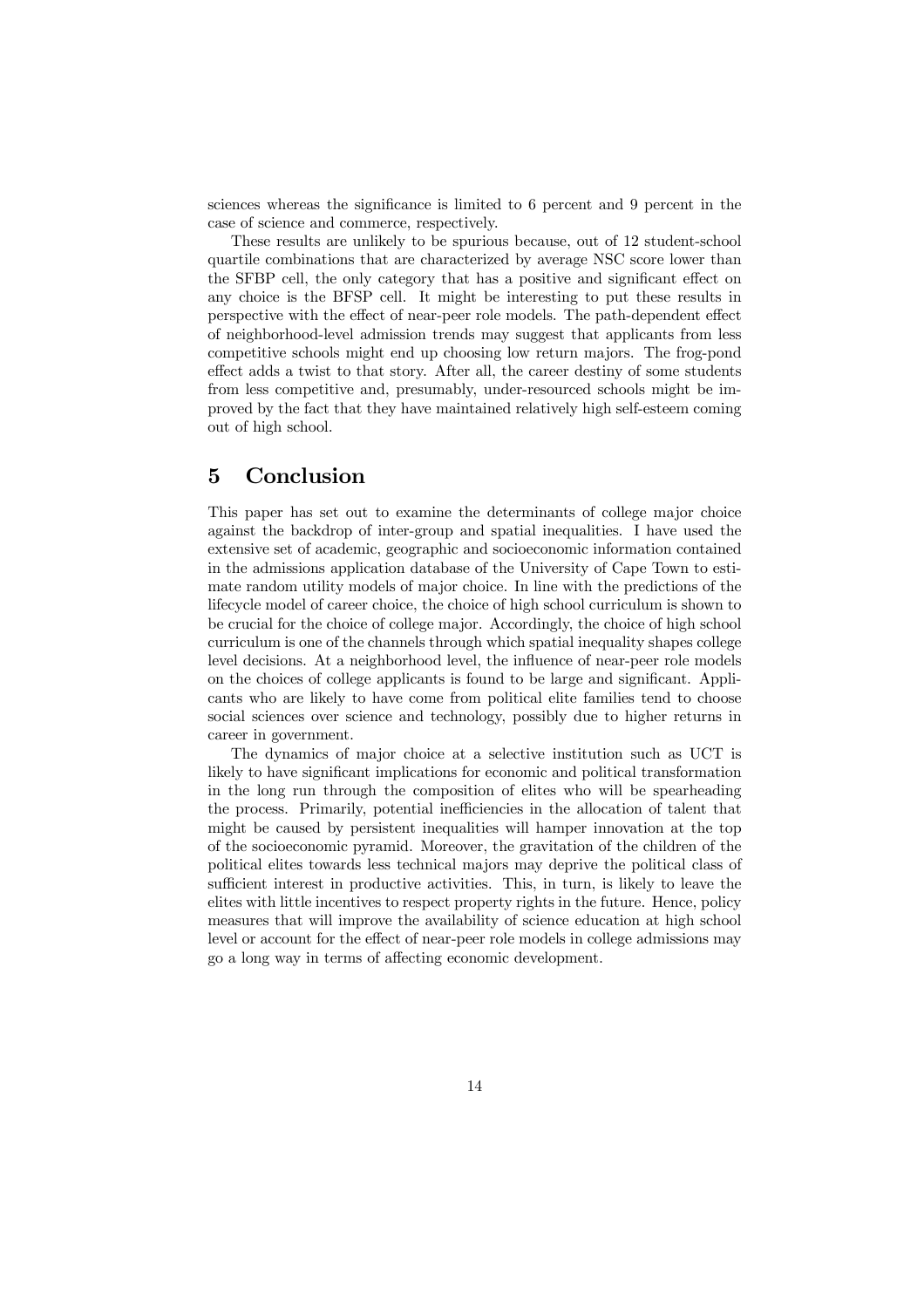## References

- [1] Altonji, Joseph G. 1993. "The demand for and return to education when education outcomes are uncertain." Journal of Labor Economics 11: 48—83.
- [2] Altonji, Joseph G., Erica Blom, and Costas Meghir. 2012. "Heterogeneity in Human Capital Investments: High School Curriculum, College Major, and Careers." Annual Review of Economics, Annual Reviews, 4(1): 185-223.
- [3] Amemiya, Takeshi. 1985. Advanced Econometrics. Cambridge, MA: Harvard University Press.
- [4] Arcidiacono, Peter. 2004 "Ability Sorting and the Returns to College Major." Journal of Econometrics 121: 343—375.
- [5] Bedasso, Biniam E. 2015. "Educated Bandits: Endogenous Property Rights and Intra-Elite Distribution of Human Capital." Economics  $\mathcal C$  Politics, forthcoming, DOI: 10.1111/ecpo.12063.
- [6] Braddock II, Jomills Henry. 1980. "The Perpetuation of Segregation across Levels of Education." Sociology of Education 53(3): 178-86.
- [7] Cameron, Robert. 2010. "Redefining political—administrative relationships in South Africa." International Review of Administrative Sciences 76(4): 676—701.
- [8] Card, David and Jesse Rothstein. 2005. "Racial Segregation and the Black-White Test Score Gap." Journal of Public Economics 91(11-1 2): 1 258-84
- [9] Davis, James A. 1966. "The Campus as a Frog Pond: An Application of the Theory of Relative Deprivation to Career Decisions of College Men." American journal of Sociology 72:17-31.
- [10] Daymont, Thomas N. and Paul J. Andrisani. 1984. "Job Preferences, College Major, and the Gender Gap in Earnings." Journal of Human Resources 19(3): 408-428
- [11] Espenshade, Thomas J., Lauren E. Hale, and Chang Y. Chung. 2005. "The Frog Pond Revisited: High School Academic Context, Class Rank, and Elite College Admission." Sociology of Education 78(4): 269-293.
- [12] Goldsmith, Pat Rubio. 2009. "Schools or Neighborhoods or Both? Race and Ethnic Segregation and Educational Attainment." Social Forces 87(4): 1913-1941.
- [13] Grogger, Jeff and Eric Eide. 1995. "Changes in College Skills and the Rise in the College Wage Premium." Journal of Human Resources 30(2): 280-310.
- [14] Herbst, Jeffrey and Greg Mills. 2015. How South Africa Works. Johannesburg: Pan Macmillan.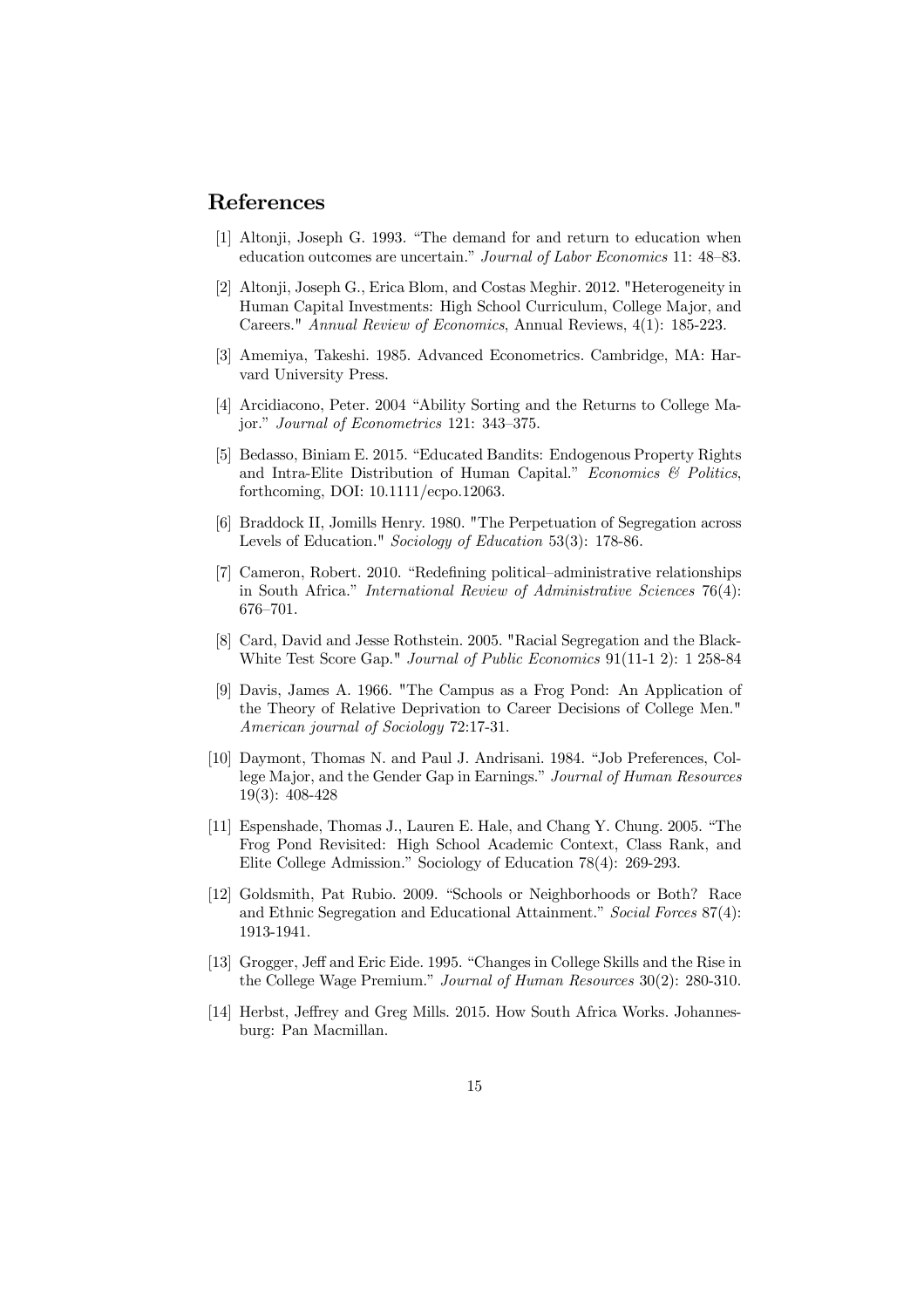- [15] Keane, Michael P. and Kenneth I. Wolpin. 1999. "The Career Decisions of Young Men." Journal of Political Economy 105(3): 473-522.
- [16] Montmarquette, Claude, Kathy Cannings, and Sophie Mahseredjian. 2002. "How do young people choose college majors?" Economics of Education Review 21: 543—556.
- [17] Murphy, Kevin. M, Andrei Shleifer, and Robert W Vishny. 1991. "The Allocation Talent: Implications for Growth." Quarterly Journal of Economics 106 (2): 503-530.
- [18] Southall, Roger. 2004. "The ANC & black capitalism in South Africa." Review of African Political Economy 31: 313-328
- [19] Van der Berg, Servaas. 2007. "Apartheid's Enduring Legacy: Inequalities in Education." Journal of African Economies 16(5): 849-880.
- [20] Weinberger, Catherine. 1998. "Race and Gender Wage Gaps in the Market for Recent College Graduates." Industrial Relations 37(1): 67—84.
- [21] Wiswall, Matthew and Basit Zafar. 2015. "Determinants of College Major Choice: Identi?cation using an Information Experiment." Review of Economic Studies 82: 791—824.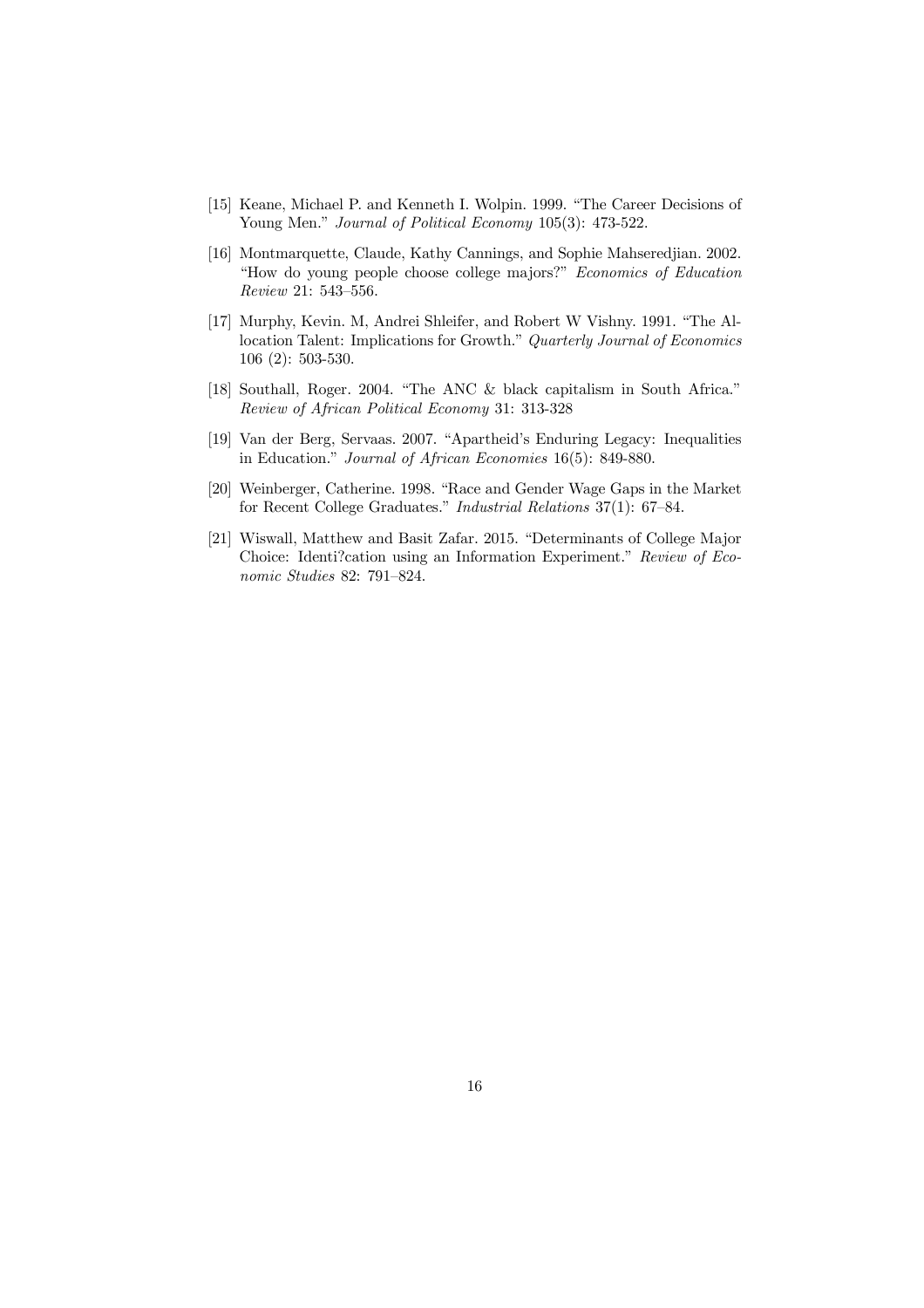|                             | Commerce         | Engineering | Health   | Science | Humanities | Total  |  |  |
|-----------------------------|------------------|-------------|----------|---------|------------|--------|--|--|
|                             |                  |             | sciences |         | and law    |        |  |  |
| Number of applicants        | 3359             | 2600        | 3738     | 1263    | 3257       | 14217  |  |  |
| Ratio of admitted           | 0.22             | 0.12        | 0.08     | 0.21    | 0.20       | 0.15   |  |  |
| Academic record             |                  |             |          |         |            |        |  |  |
| <b>NSC</b> Math             | 67.8             | 69.0        | 65.9     | 64.1    | 59.5       | 65.4   |  |  |
|                             | (17.2)           | (16.4)      | (17.5)   | (17.1)  | (18.1)     | (17.7) |  |  |
| <b>NSC English</b>          | 70.5             | 68.5        | 71.2     | 68.8    | 66.6       | 69.3   |  |  |
|                             | (9.9)            | (9.8)       | (10.2)   | (9.8)   | (10.5)     | (10.3) |  |  |
| <b>NSC Life Orientation</b> | 79.6             | 78.3        | 80.8     | 77.9    | 75.1       | 78.4   |  |  |
|                             | (9.3)            | (9.3)       | (8.9)    | (9.2)   | (10.0)     | (9.6)  |  |  |
| <b>NBT</b> Math             | 46.9             | 48.2        | 43.6     | 43.5    | 36.0       | 44.7   |  |  |
|                             | (17.3)           | (17.2)      | (16.8)   | (16.4)  | (12.7)     | (17.0) |  |  |
| NBT Academic literacy       | 63.5             | 60.2        | 60.2     | 61.1    | 60.9       | 61.2   |  |  |
|                             | (12.7)           | (14.3)      | (13.9)   | (14.1)  | (13.7)     | (13.8) |  |  |
| Number of high school       | $\overline{1.5}$ | 2.4         | 2.3      | 2.3     | 1.1        | 1.8    |  |  |
| science courses             | (1.1)            | (0.81)      | (0.71)   | (0.78)  | (0.90)     | (1.0)  |  |  |
| Socioeconomic background    |                  |             |          |         |            |        |  |  |
| Ratio of public school      | 0.27             | 0.33        | 0.31     | 0.31    | 0.27       | 0.29   |  |  |
| Ratio of private school     | 0.73             | 0.67        | 0.69     | 0.69    | 0.73       | 0.71   |  |  |
| Ratio of first generation   | 0.42             | 0.47        | 0.48     | 0.51    | 0.47       | 0.47   |  |  |
| college                     |                  |             |          |         |            |        |  |  |
| Demographic variables       |                  |             |          |         |            |        |  |  |
| Male                        | 0.48             | 0.70        | 0.31     | 0.47    | 0.34       | 0.44   |  |  |
| Female                      | 0.52             | 0.30        | 0.69     | 0.53    | 0.66       | 0.56   |  |  |
| <b>Black</b>                | 0.50             | 0.55        | 0.53     | 0.51    | 0.48       | 0.51   |  |  |
| White                       | 0.24             | 0.22        | 0.17     | 0.26    | 0.25       | 0.24   |  |  |
| Colored and Asian           | 0.25             | 0.21        | 0.28     | 0.22    | 0.25       | 0.25   |  |  |
| Labor market variables      |                  |             |          |         |            |        |  |  |
| Undergraduate<br>median     | 16000            | 20000       | 18000    | 16000   | 15000      | 15000  |  |  |
| earnings: under 30 years    |                  |             |          |         |            |        |  |  |
| old (in Rand)               |                  |             |          |         |            |        |  |  |
| Technical school median     | 10200            | 11000       | 10000    | 10000   | 9000       | 10500  |  |  |
| earnings: under 30 years    |                  |             |          |         |            |        |  |  |
| old (in Rand)               |                  |             |          |         |            |        |  |  |
| Aptitude-weighted           | 11939            | 13195       | 12582    | 10545   | 9449       | 11487  |  |  |
| expected earnings           | (738)            | (1978)      | (1364)   | (1375)  | (555)      | (1879) |  |  |

# **Table 1: Summary statistics of college applications and labor market data**

Note: Standard deviation is given in parentheses in case of mean

## **Table 2: Correlation between first and second choice faculties**

|                    | Second choice |             |          |         |                |
|--------------------|---------------|-------------|----------|---------|----------------|
| First choice       | Commerce      | Engineering | Health   | Science | Humanities and |
|                    |               |             | sciences |         | law            |
| Commerce           | 0.22          | $-0.09$     | $-0.12$  | $-0.08$ | 0.02           |
| Engineering        | $-0.04$       | 0.32        | $-0.06$  | 0.10    | $-0.22$        |
| Health sciences    | $-0.11$       | $-0.02$     | 0.27     | 0.21    | $-0.22$        |
| Science            | $-0.03$       | 0.08        | 0.03     | $-0.11$ | $-0.05$        |
| Humanities and law | $-0.04$       | $-0.23$     | $-0.12$  | 0.44    | $-0.15$        |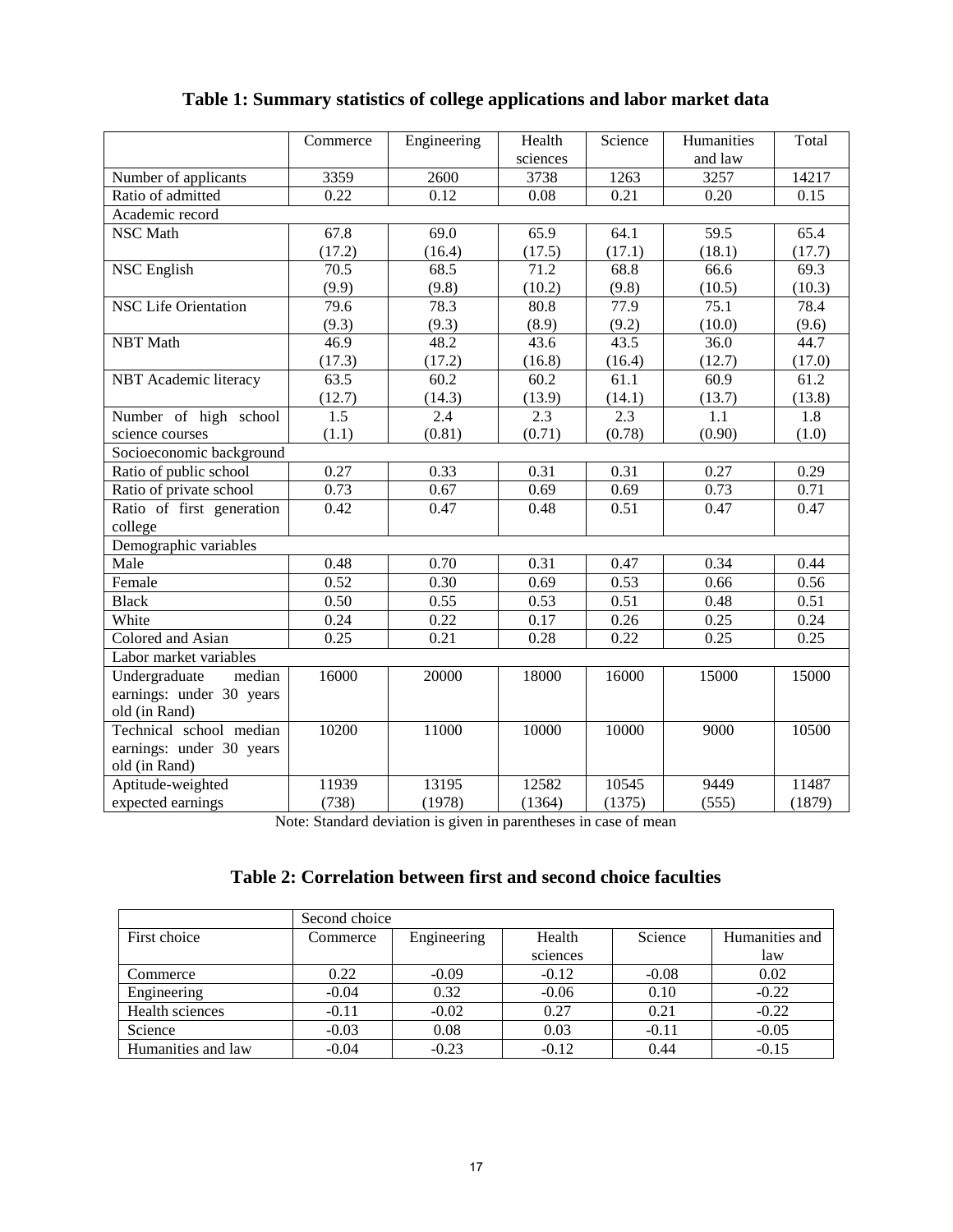| Dependent variable: Number of science electives in high school | (1)        | (2)        |
|----------------------------------------------------------------|------------|------------|
| Female dummy                                                   | $-0.215$   | $-0.216$   |
|                                                                | (0.02)     | (0.02)     |
| Public school dummy                                            | 0.070      | 0.107      |
|                                                                | (0.02)     | (0.03)     |
| First generation college dummy                                 | $-0.064$   | $-0.061$   |
|                                                                | (0.02)     | (0.02)     |
| Black dummy                                                    | $-0.359$   | $-0.402$   |
|                                                                | (0.02)     | (0.03)     |
| White dummy                                                    | $-0.086$   | $-0.084$   |
|                                                                | (0.02)     | (0.02)     |
| Percentage of ANC votes in a municipality                      |            | 2.66       |
|                                                                |            | (0.31)     |
| ANC votes $\times$ private school $\times$ black               |            | 0.098      |
|                                                                |            | (0.06)     |
| Municipality fixed effect (240 municipality dummies)           | <b>Yes</b> | <b>Yes</b> |
| Number observations                                            | 11644      | 11644      |

# **Table 3: Determinants of science curriculum in high school**

Note: Standard errors are given in parentheses.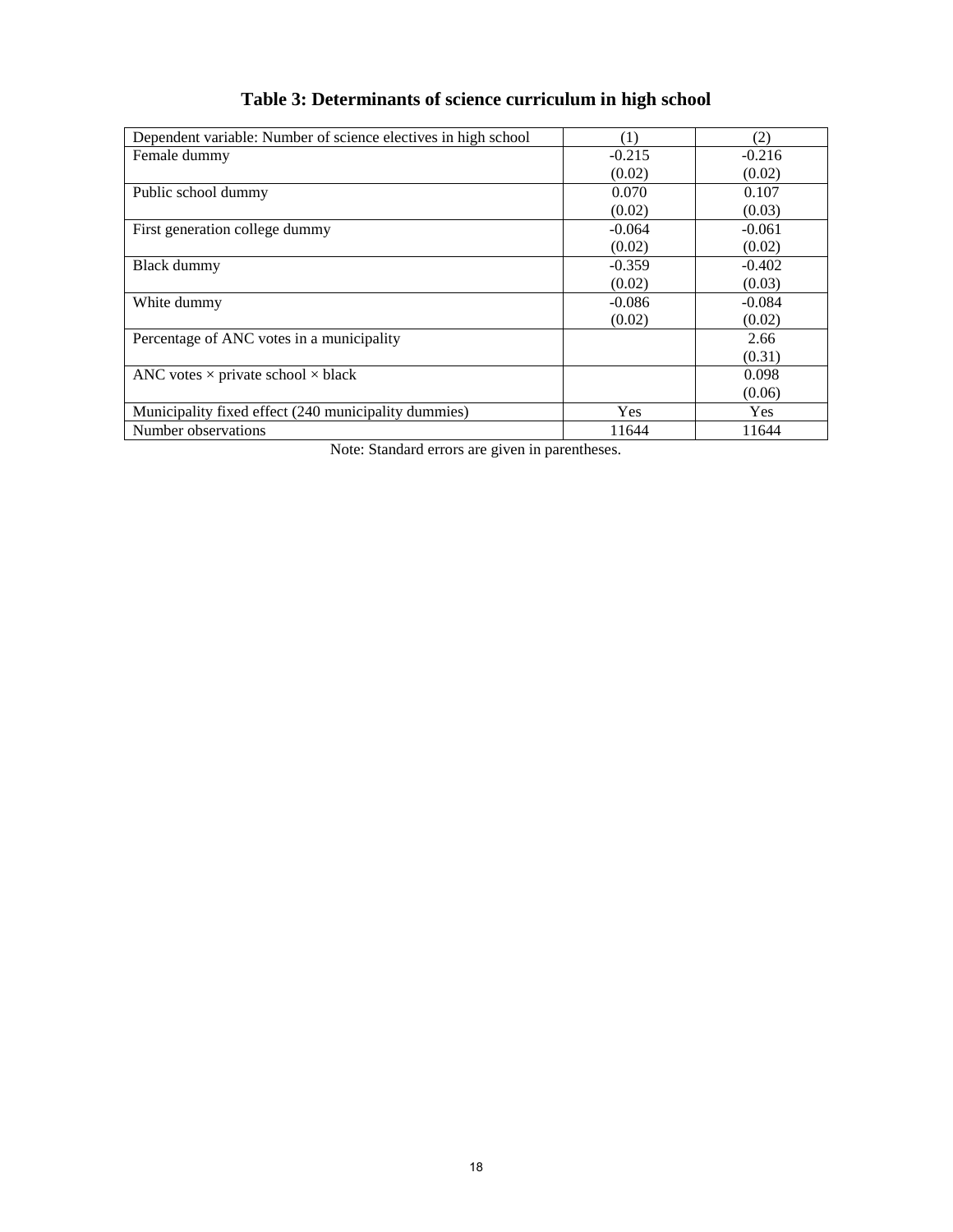### **Table 4: Estimates of random utility model of major choice with market and non-market returns**

|                                                                                                                                                 | (1)      | (2)      | (3)          | (4)          | (5)     | (6)     | (7)      | (8)      | (9)      | (10)     | (11)     | (12)     |
|-------------------------------------------------------------------------------------------------------------------------------------------------|----------|----------|--------------|--------------|---------|---------|----------|----------|----------|----------|----------|----------|
| Population                                                                                                                                      | Full     | Full     | <b>Black</b> | <b>Black</b> | White   | White   | Full     | Full     | Full     | Full     | Admitted | Admitted |
| Expected earnings ('000)                                                                                                                        | 0.127    | $-0.010$ | 0.131        | 0.020        | 0.245   | 0.100   | 0.124    | $-0.015$ | 0.129    | $-0.013$ | 0.191    | 0.021    |
|                                                                                                                                                 | (0.024)  | (0.023)  | (0.040)      | (0.060)      | (0.045) | (0.054) | (0.025)  | (0.023)  | (0.024)  | (0.023)  | (0.054)  | (0.067)  |
| Level 1 choice: Science and technology (Reference: Social sciences)                                                                             |          |          |              |              |         |         |          |          |          |          |          |          |
| Municipality fixed-effects                                                                                                                      | 1.032    |          | 1.120        |              | 0.901   |         | 0.967    |          | 0.992    |          | 1.052    |          |
|                                                                                                                                                 | (0.087)  |          | (0.126)      |              | (0.172) |         | (0.132)  |          | (0.132)  |          | (0.390)  |          |
| Number of high school                                                                                                                           |          | 1.257    |              | 1.427        |         | 1.047   |          | 1.246    |          | 1.243    |          | 1.072    |
| science courses                                                                                                                                 |          | (0.032)  |              | (0.051)      |         | (0.059) |          | (0.032)  |          | (0.032)  |          | (0.076)  |
|                                                                                                                                                 |          |          |              |              |         |         |          |          |          |          |          |          |
| Percentage of ANC votes                                                                                                                         |          |          |              |              |         |         | 2.749    | 0.862    | 2.302    | 0.379    | 2.321    | 0.543    |
| in a municipality                                                                                                                               |          |          |              |              |         |         | (0.247)  | (0.156)  | (0.267)  | (0.199)  | (0.653)  | (0.379)  |
| ANC votes $\times$ black                                                                                                                        |          |          |              |              |         |         |          |          | 0.931    | 0.846    |          |          |
|                                                                                                                                                 |          |          |              |              |         |         |          |          | (0.263)  | (0.295)  |          |          |
| ANC votes $\times$ private                                                                                                                      |          |          |              |              |         |         | $-0.344$ | $-0.564$ |          |          | $-0.685$ | $-1.081$ |
| $school \times black$                                                                                                                           |          |          |              |              |         |         | (0.137)  | (0.153)  |          |          | (0.346)  | (0.371)  |
| Level 2 choice: Specific faculties (Reference: Humanities and law)                                                                              |          |          |              |              |         |         |          |          |          |          |          |          |
| NSC math                                                                                                                                        |          |          |              |              |         |         |          |          |          |          |          |          |
| Commerce                                                                                                                                        | 0.064    | 0.000    | 0.089        | 0.123        | 0.107   | 0.101   | 0.066    | 0.001    | 0.068    | 0.000    | 0.141    | 0.083    |
|                                                                                                                                                 | (0.014)  | (0.000)  | (0.033)      | (0.034)      | (0.035) | (0.041) | (0.013)  | (0.000)  | (0.011)  | (0.000)  | (0.049)  | (0.049)  |
| Engineering                                                                                                                                     | 0.069    | $-0.020$ | 0.091        | 0.089        | 0.117   | 0.084   | 0.061    | $-0.021$ | 0.062    | $-0.019$ | 0.156    | 0.073    |
|                                                                                                                                                 | (0.013)  | (0.004)  | (0.032)      | (0.025)      | (0.033) | (0.036) | (0.011)  | (0.004)  | (0.011)  | (0.004)  | (0.050)  | (0.042)  |
| Health sciences                                                                                                                                 | 0.042    | 0.001    | 0.064        | 0.088        | 0.054   | 0.044   | 0.049    | 0.001    | 0.049    | 0.000    | 0.117    | 0.069    |
|                                                                                                                                                 | (0.008)  | (0.002)  | (0.023)      | (0.023)      | (0.018) | (0.014) | (0.008)  | (0.003)  | (0.008)  | (0.000)  | (0.034)  | (0.035)  |
| Science                                                                                                                                         | 0.041    | 0.002    | 0.061        | 0.088        | 0.062   | 0.051   | 0.049    | 0.003    | 0.049    | 0.002    | 0.137    | 0.071    |
|                                                                                                                                                 | (0.009)  | (0.004)  | (0.022)      | (0.023)      | (0.022) | (0.023) | (0.008)  | (0.003)  | (0.008)  | (0.004)  | (0.041)  | (0.038)  |
| Other case-specific controls: NSC English, NSC life orientation, Public school dummy, First-generation college dummy, Black dummy, Female dummy |          |          |              |              |         |         |          |          |          |          |          |          |
| $\tau_n$ science and technology                                                                                                                 | 1.56     | $-1.17$  | 1.66         | 0.069        | 2.43    | 1.38    | 0.737    | $-1.26$  | 0.823    | $-1.14$  | 0.664    | 0.067    |
| $\tau_n$ social sciences                                                                                                                        | 1.20     | 0.006    | 1.89         | 2.63         | 1.73    | 1.61    | 1.28     | 0.009    | 1.30     | 0.008    | 1.29     | 0.755    |
| Log-likelihood                                                                                                                                  | $-13144$ | $-12214$ | $-6027$      | $-5532$      | $-3534$ | $-3372$ | $-13148$ | $-12162$ | $-13145$ | $-12164$ | $-2084$  | $-1965$  |
| Number of cases                                                                                                                                 | 9239     | 9267     | 4295         | 4312         | 2459    | 2467    | 9239     | 9239     | 9239     | 9239     | 1567     | 1567     |

Note: Standard errors are given in parentheses. Coefficients for seven additional controls listed in the table are not reported here.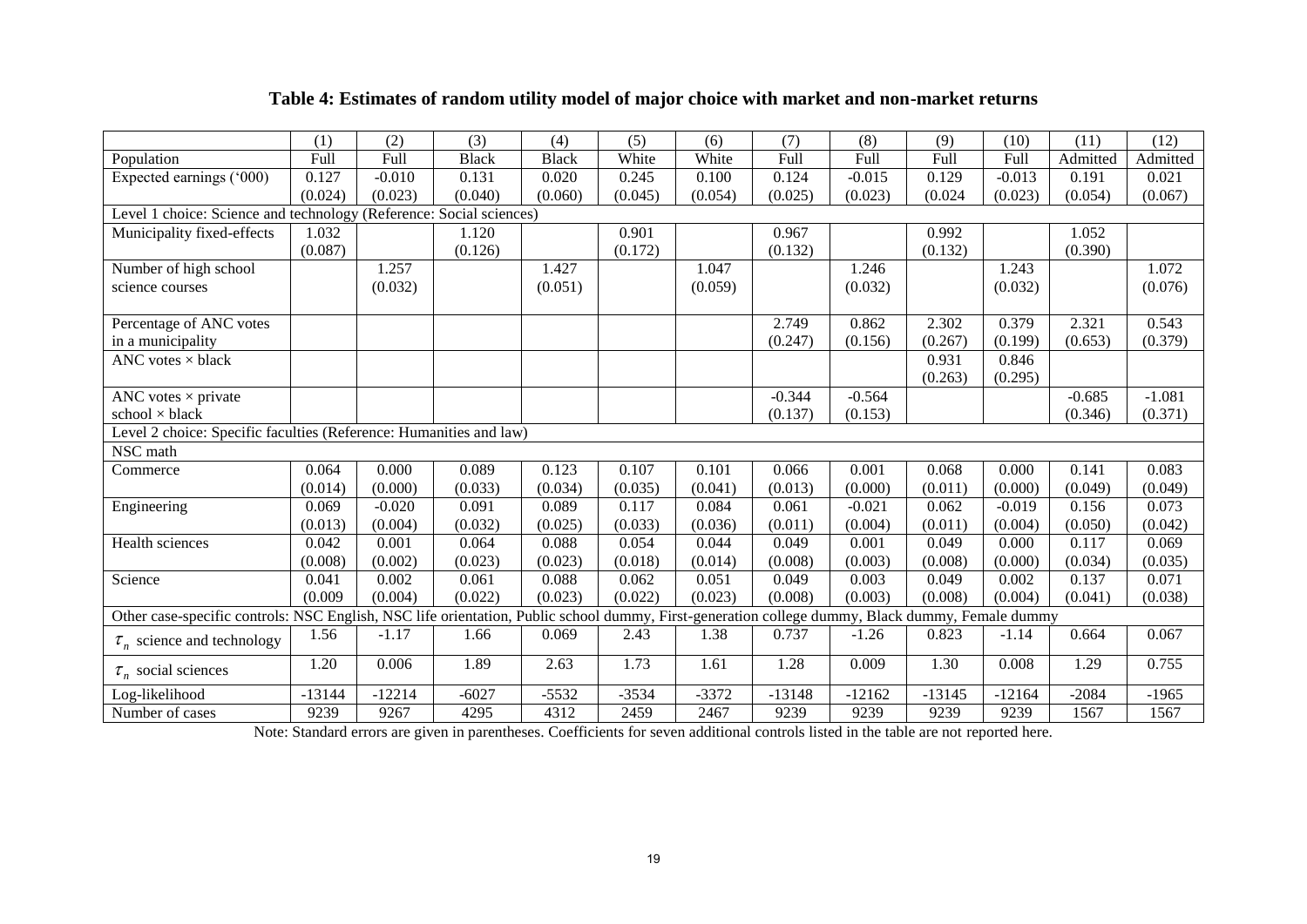| Choice                 | Expected earnings<br>(own effect) |                    | Municipality fixed-effects | Percentage of<br>ANC votes $4$ |          |
|------------------------|-----------------------------------|--------------------|----------------------------|--------------------------------|----------|
|                        |                                   |                    |                            |                                |          |
|                        | Black <sup>2</sup>                | White <sup>3</sup> | Black <sup>2</sup>         | White <sup>3</sup>             |          |
| Science and technology |                                   |                    | 0.229                      | 0.207                          | $-0.104$ |
|                        |                                   |                    | (0.040)                    | (0.019)                        | (0.032)  |
| Commerce               | 0.022                             | 0.044              |                            |                                |          |
|                        | (0.004)                           | (0.008)            |                            |                                |          |
| Engineering            | 0.014                             | 0.021              |                            |                                |          |
|                        | (0.005)                           | (0.012)            |                            |                                |          |
| Health sciences        | 0.020                             | 0.026              |                            |                                |          |
|                        | (0.004)                           | (0.011)            |                            |                                |          |
| Science                | 0.007                             | 0.012              |                            |                                |          |
|                        | (0.002)                           | (0.002)            |                            |                                |          |
| Humanities and law     | 0.005                             | 0.021              |                            |                                |          |
|                        | (0.004)                           | (0.012)            |                            |                                |          |

## **Table 5: Average marginal effects<sup>1</sup>**

Note: 1). Standard errors are given in parentheses. 2). Calculation is based on col (3) in Table 4. 3). Calculation is based on col (5) in Table 4. 4). Calculation is based on col (8) in Table 4.

## **Table 6: Average NSC scores in student-school quartiles**

| Quartiles of students | <b>Ouartiles of schools</b> |      |      |       |  |  |
|-----------------------|-----------------------------|------|------|-------|--|--|
| within a school       |                             | 2nd  | 3rd  |       |  |  |
| 1st                   | 54.5                        | 59.5 | 62.2 | 65.2  |  |  |
| 2nd                   | 63.6                        | 68.4 | 70.9 | 73.8  |  |  |
| 3rd                   | 71.1                        | 75.3 | 77.8 | 80.2' |  |  |
| 4th                   | 7832                        | 82.9 | 85.5 |       |  |  |

Notes: 1). Small Frog in a Big Pond (SFBP) 2). Big Frog in a Small Pond (BFSP)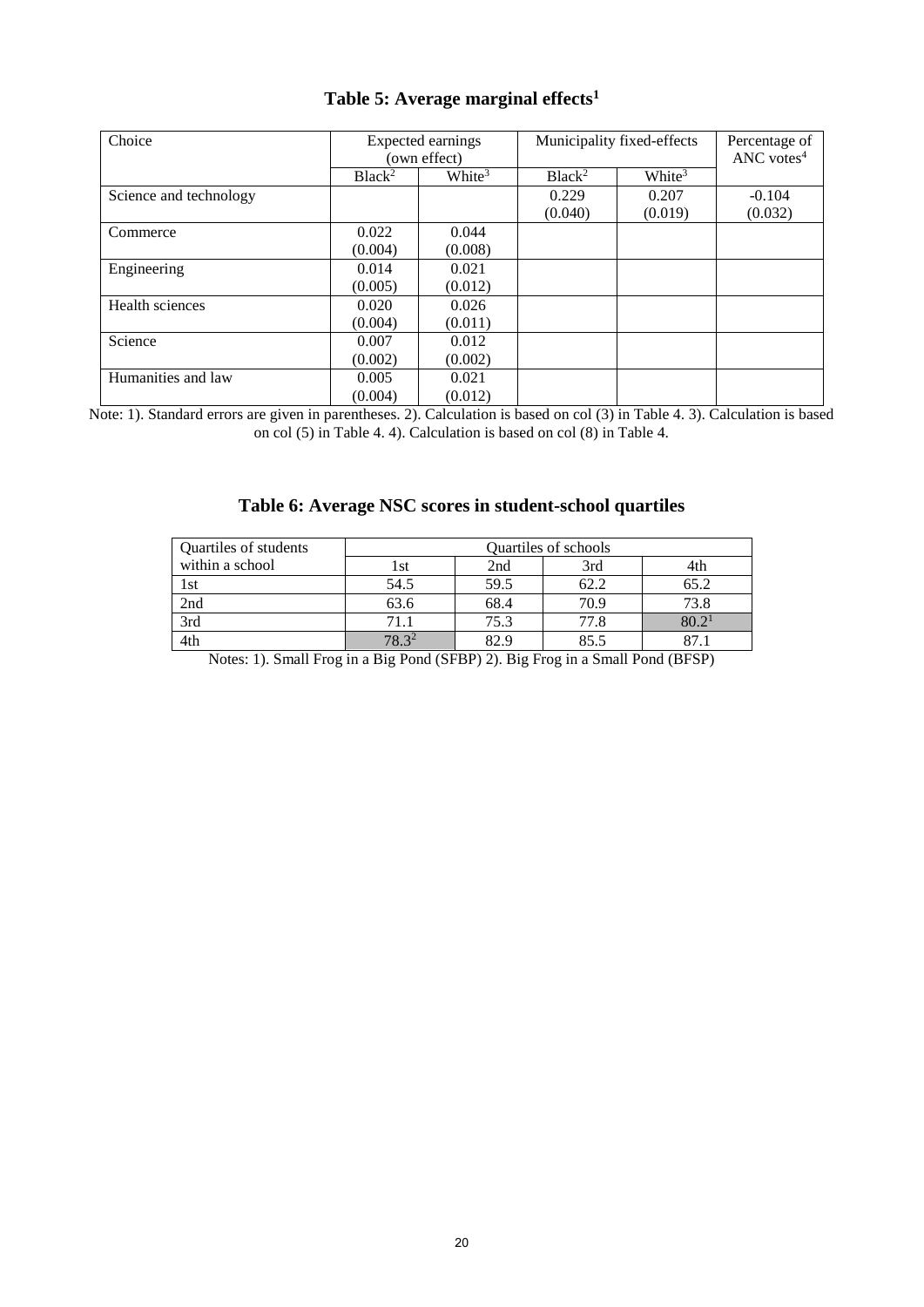## **Table 7: Estimates of random utility model of major choice with neighborhood and school effects**

|                                                                                                            | (1)      | (2)      | (3)      | (4)      |  |
|------------------------------------------------------------------------------------------------------------|----------|----------|----------|----------|--|
| Population                                                                                                 | Full     | Full     | Full     | Admitted |  |
| Expected earnings ('000)                                                                                   | 0.124    | 0.013    | 0.065    | 0.129    |  |
|                                                                                                            | (0.027)  | (0.027)  | (0.029)  | (0.060)  |  |
| Ratio of near-peers admitted to the same faculty                                                           | 0.884    | 0.678    | 0.487    | 1.135    |  |
|                                                                                                            | (0.139)  | (0.194)  | (0.170)  | (0.508)  |  |
| Level 1 choice: Science and technology (Reference: Social sciences)                                        |          |          |          |          |  |
| Municipality fixed-effects                                                                                 | 0.998    |          |          |          |  |
|                                                                                                            | (0.099)  |          |          |          |  |
| Number of high school science courses                                                                      |          | 1.246    | 1.242    | 1.071    |  |
|                                                                                                            |          | (0.041)  | (0.042)  | (0.078)  |  |
| Level 2 choice: Specific faculties (Reference: Humanities and law)                                         |          |          |          |          |  |
| Dummy of top-quartile NSC score in a bottom-quartile school (Reference: Dummy of 3rd quartile NSC score in |          |          |          |          |  |
| a top-quartile school)                                                                                     |          |          |          |          |  |
| Commerce                                                                                                   |          |          | 0.717    | 0.987    |  |
|                                                                                                            |          |          | (0.419)  | (0.757)  |  |
| Engineering                                                                                                |          |          | 0.502    | 1.184    |  |
|                                                                                                            |          |          | (0.422)  | (0.851)  |  |
| Health sciences                                                                                            |          |          | 0.926    | 1.665    |  |
|                                                                                                            |          |          | (0.452)  | (0.860)  |  |
| Science                                                                                                    |          |          | 0.860    | 1.284    |  |
|                                                                                                            |          |          | (0.459)  | (0.775)  |  |
| Other case-specific controls: NSC math, NSC English, NSC life orientation, Public school dummy, First-     |          |          |          |          |  |
| generation college dummy, Black dummy, Female dummy, 14 school-student quartile combinations               |          |          |          |          |  |
| $\tau_n$ science and technology                                                                            | 1.59     | 0.865    | 0.687    | 0.809    |  |
| $\tau_n$ social sciences                                                                                   | 0.953    | 1.49     | 0.603    | 0.680    |  |
| Log-likelihood                                                                                             | $-13108$ | $-12244$ | $-10887$ | $-1830$  |  |
| Number of cases                                                                                            | 9239     | 9267     | 8334     | 1518     |  |

Note: Standard errors are given in parentheses. Coefficients for 21 additional controls listed in the table are not reported here.

| Choice             | Ratio of near-peers admitted to the |
|--------------------|-------------------------------------|
|                    | same faculty <sup>2</sup>           |
| Commerce           | 0.180                               |
|                    | (0.028)                             |
| Engineering        | 0.096                               |
|                    | (0.041)                             |
| Health sciences    | 0.137                               |
|                    | (0.031)                             |
| Science            | 0.053                               |
|                    | (0.009)                             |
| Humanities and law | 0.081                               |
|                    | (0.051)                             |

## **Table 8: Average marginal effects<sup>1</sup>**

Note: 1).Standard errors are given in parentheses. 2). Calculation is based on col (1) in Table 4.